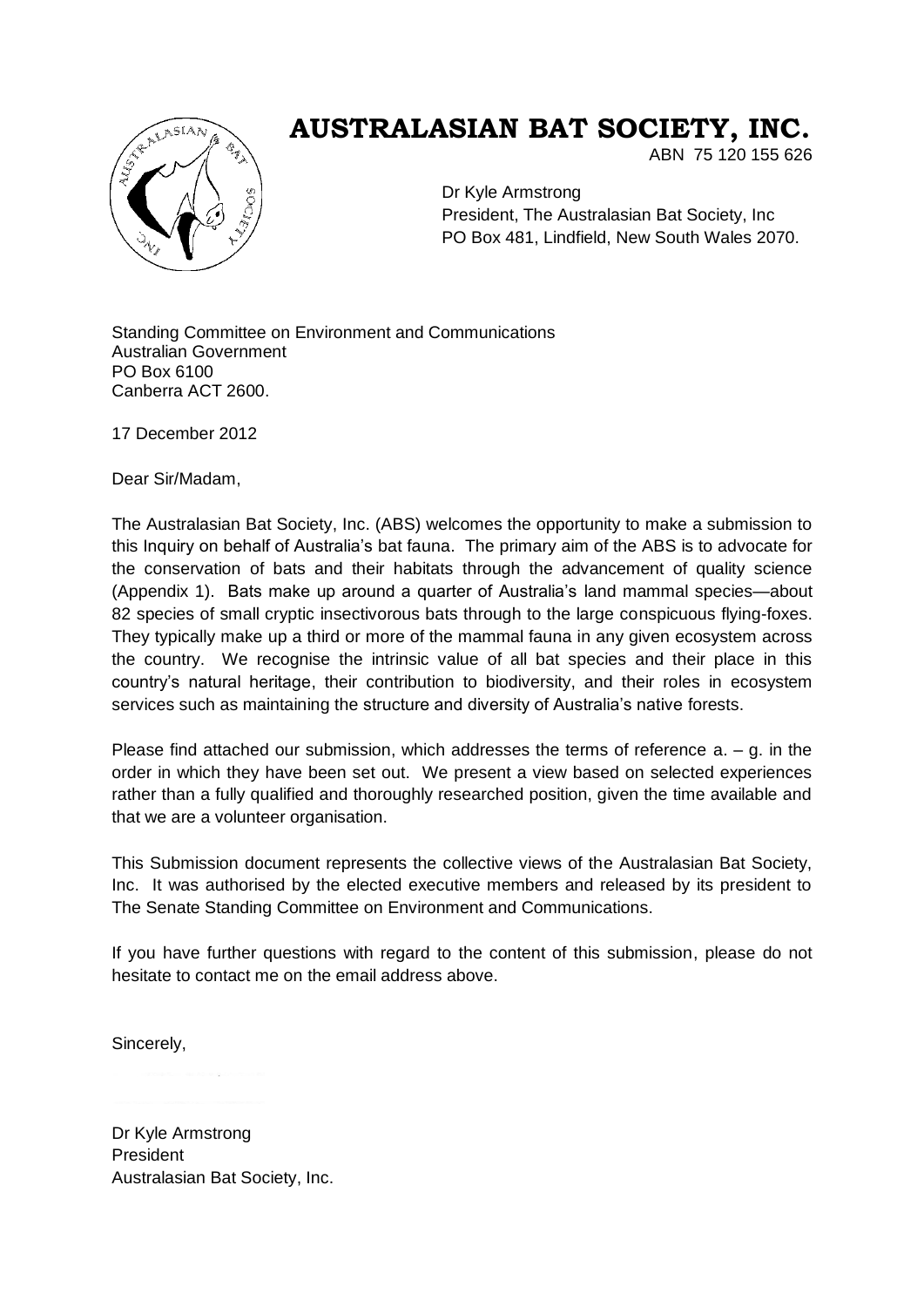# **Inquiry into the effectiveness of threatened species and ecological communities' protection in Australia**

A submission from the Australasian Bat Society, Inc to the Australian Government's Standing Committee on Environment and Communications

### **Introduction**

Under the *Environment Protection and Biodiversity Conservation Act 1999* (*EPBC Act*), ten species are listed in a Threatened category (**Table 1**), and one is formally extinct. Three of the four Critically Endangered mammals in Australia are bats, and one of these almost certainly became extinct in 2009.

Ten other species are considered to be Near Threatened, and 14 are Data Deficient (i.e. their status is unknown), so therefore more than a third of the 82 or so species of bat in Australia are exposed to some risk of extinction (Duncan et al. 1999; Van Dyck and Strahan 2008).

| <b>Common name</b>                | <b>Scientific name</b>                | <b>Status under EPBC</b>     |
|-----------------------------------|---------------------------------------|------------------------------|
| Southern bent-winged bat          | Miniopterus schreibersii bassanii     | <b>Critically Endangered</b> |
| Christmas Island pipistrelle      | Pipistrellus murrayi                  | <b>Critically Endangered</b> |
| Bare-rumped sheath-tailed bat     | Saccolaimus saccolaimus nudicluniatus | <b>Critically Endangered</b> |
| Semon's leaf-nosed bat            | Hipposideros semoni                   | Endangered                   |
| Greater large-eared horseshoe bat | Rhinolophus philippinensis            | Endangered                   |
| Large-eared pied bat              | Chalinolobus dwyeri                   | Vulnerable                   |
| South-eastern long-eared bat      | Nyctophilus corbeni                   | Vulnerable                   |
| Spectacled flying-fox             | Pteropus conspicillatus               | Vulnerable                   |
| Grey-headed flying-fox            | Pteropus poliocephalus                | Vulnerable                   |
| Pilbara leaf-nosed bat            | Rhinonicteris aurantia (Pilbara form) | Vulnerable                   |

**Table 1**. List of Threatened species under the *EPBC Act*.

While some of the ABS membership have had the opportunity to be involved in various initiatives such as Recovery Plans, Action Plans, and the development of survey guidelines and species profiles, we recognise many critical shortcomings of the way in which both State and Commonwealth Governments undertake their stewardship of protecting our natural resources. In highlighting some of those shortcomings, we refer to some pertinent recent examples to support our statements.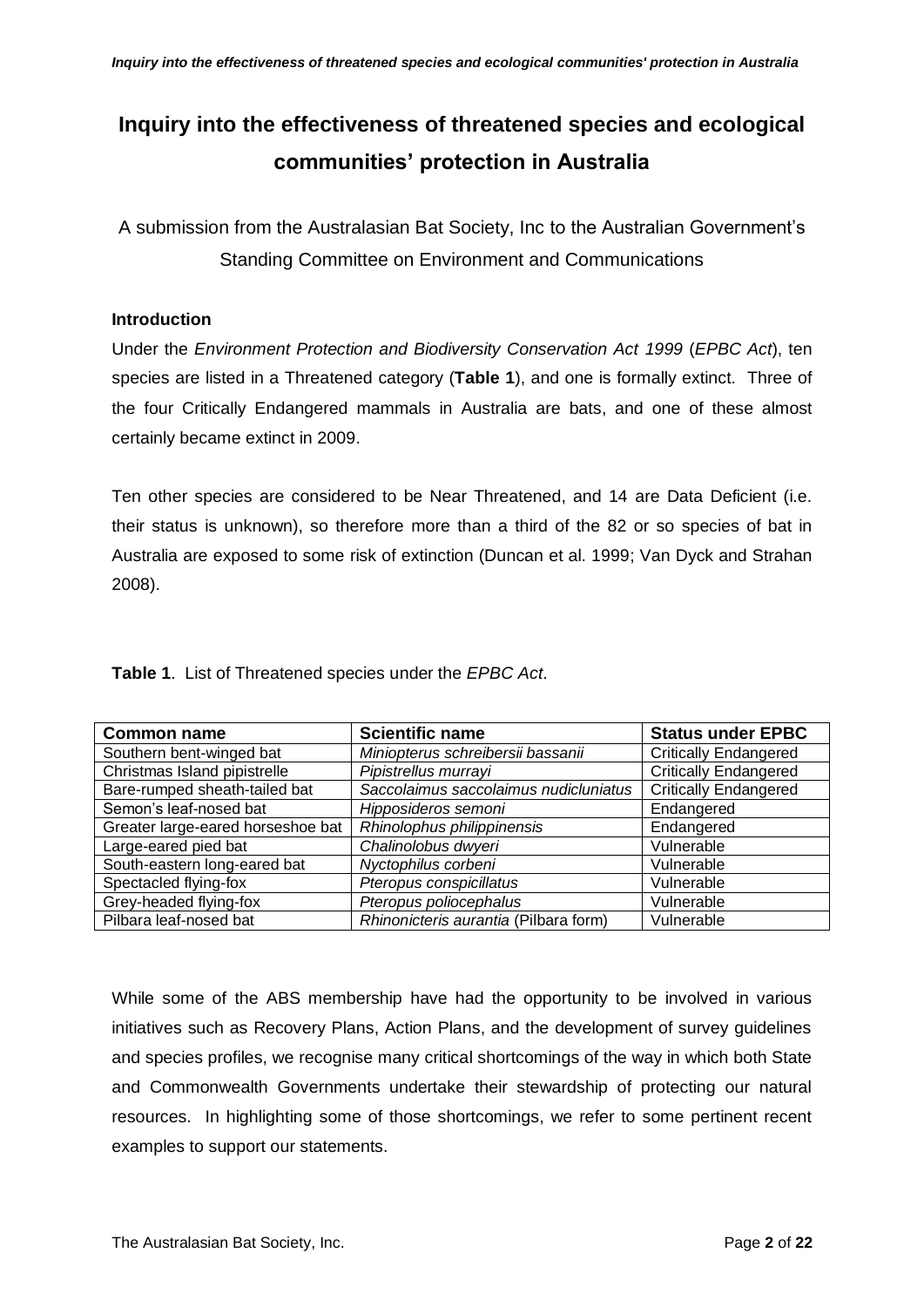#### **a. management of key threats to listed species and ecological communities;**

#### **There has been little effective management of key threats to listed bat species.**

For many listed bat species, the key threats are well known and have been articulated in Action Plans and Recovery Plans. Some of these key threats are common to most listed species while others are more specific, and include:

- Habitat loss and modification/damage;
- Lack of roost protection;
- Shooting in commercial orchards (flying-foxes);
- Exposure to pesticides;
- Death caused by fruit netting and barbed wire fences;
- Poor public image/public persecution;
- Disease;
- Lack of available information needed for effective conservation management (e.g. poorly surveyed distribution of threatened insectivorous bats, lack of ecological knowledge of threatened insectivorous bats, and poor knowledge of population trends over time), not only for currently listed species but also the species listed as Near Threatened and Data deficient;
- Climate change effects (particularly the increased frequency of extreme heat events, fire, flooding);
- Collision with turbines blades at wind farms;
- Taxonomic gaps for some species (though currently being funded by the Commonwealth through the Australian Biological Resources Study).

To be effective, threatened species protection must enact a positive change in the indicators of threats. For example, they must result in an increase in population size and an increase in the natural distribution. For most Commonwealth Threatened species, population size has not been established, much less monitored, and for some the extent of their distribution or the boundaries between species has not been established.

In our view, there is been little in the way of effective management of key threats to listed bat species since the introduction of the *EPBC Act*. Moreover, where management actions have been attempted, none have resulted in a downgrading of a listed species status or had a positive effect on threatened status indicators. The only listed bat species that has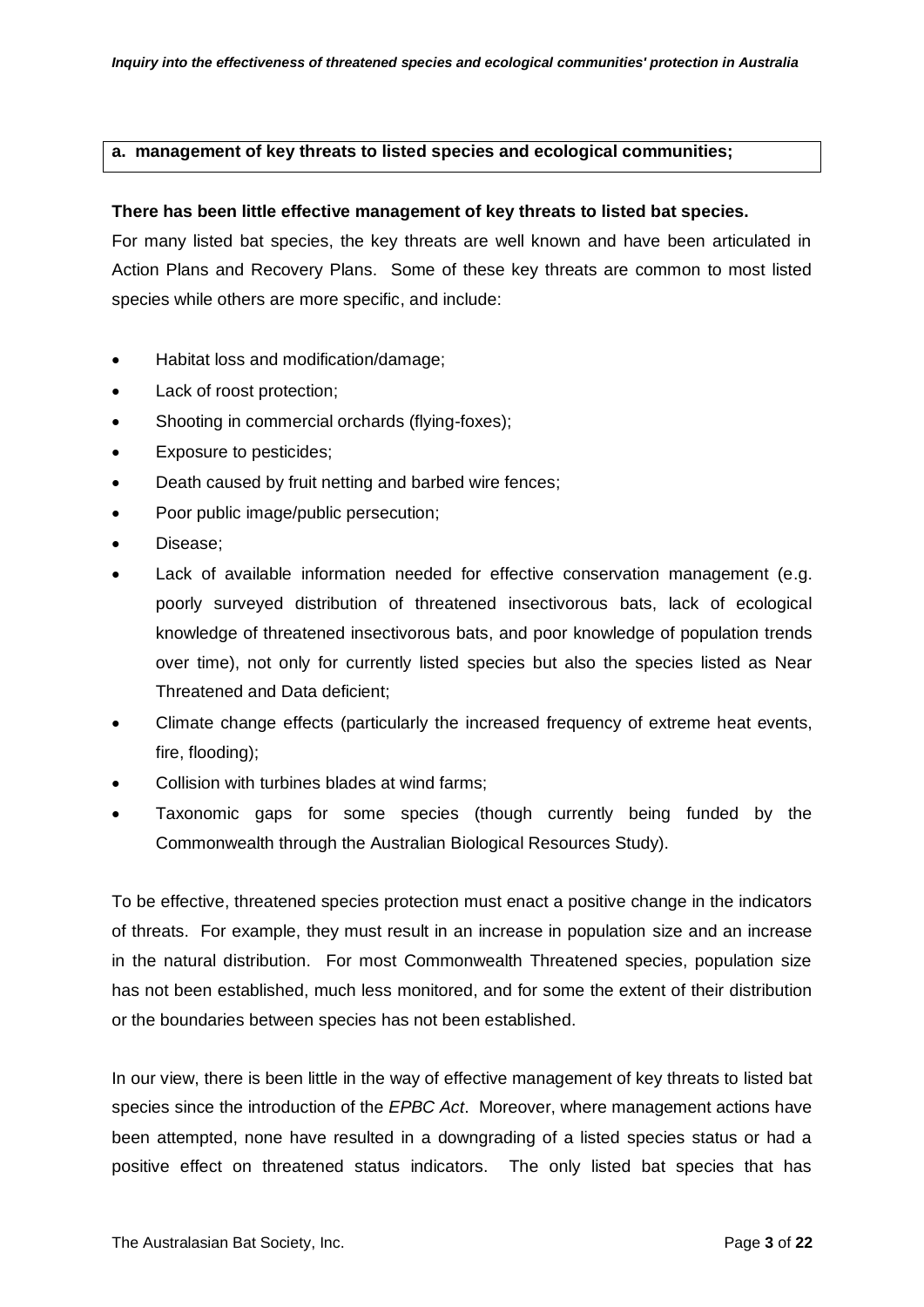undergone a change in its status has been the Christmas Island pipistrelle which became extinct within three years of its EPBC listing as Critically Endangered.

Of the key threats, the most pressing and universal are habitat loss and roost disturbance (Duncan et al. 1999). Habitat loss affects all nine living listed bat species. It is perhaps the hardest trend to reverse, as native habitats have been and continue to be damaged by urban sprawl, agriculture and mining. In the foreseeable future, habitats of listed bats are expected to come under further pressure by resource exploitation and climate change. Small-scale efforts by volunteers, government environment departments and the acquisition of land for conservation by private companies seem to be the only efforts to try and stem the loss of habitat, but on a large scale these may fail to have a significant impact on reversing the fate of listed bat species. Roost protection is one area where, with comparatively little effort, funding and legislation, we could see a marked positive effect.

The Critically Endangered southern bent-winged bat and the Vulnerable grey-headed flyingfox provide examples of these threats and required management.

The southern bent-winged bat is an obligate cave-dweller and is threatened by habitat loss and damage through drainage of wetlands, the degradation of rivers, the clearing of native vegetation and the intensification of agriculture, as well as pesticide biomagnification. One important consideration for this species is the low genetic variation among its populations. Cumulatively, the threats to its two maternity roosts, foraging sites and 'health' threaten the long-term viability of this species, and a key recommendation has been to focus effort on promoting habitat quality and population stability for these bats (Wood and Appleton 2010). A national Recovery Plan is currently being finalised (there is a State plan in South Australia), and no landscape habitat actions have been funded.

The southern bent-winged bat is known to breed in only two cave sites in southern Australia. One site is protected within a national park at Naracoorte, and the other is on private land near Warrnambool, Victoria, where the landowner is unsympathetic to the importance of the site. The current landowner undertakes land practices that threaten the integrity of the cave site, and makes access to the cave difficult for researchers. Attempted intervention by Commonwealth and State Government representatives has not been fully effective. There has not been resolution to provide effective protection of this critical site.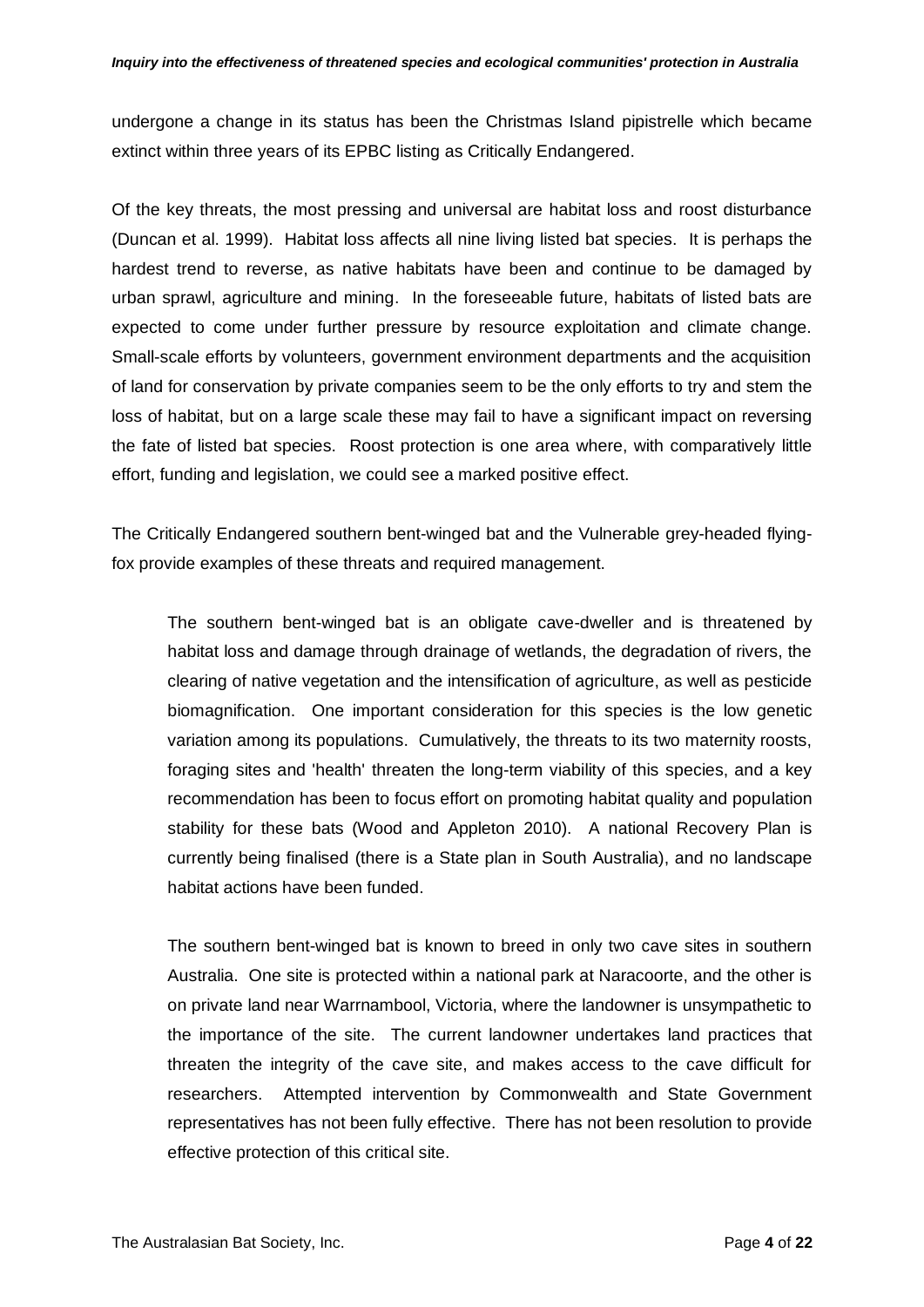The main threats to the Vulnerable grey-headed flying-fox are the loss and modification of its habitat, shooting in commercial orchards and the disturbance of its camps (roosts). To address the first two of these threats, the Commonwealth funded a research project to identify information on the foraging habitat of this species for use in recovery planning and habitat management. One of the project objectives was to use the data to make recommendations for habitat retention and tree planting programs to assist in the conservation of grey-headed flying-foxes and provide alternative food sources to commercial fruit crops. The research produced useful maps to help drive the restoration of foraging habitat in New South Wales at least, though the existence of these maps to aid the recovery effort has not been promoted. A national Recovery Plan for the species was never finalised although a draft has been available since 2009.

A more thorough review of what programmes have been directed at the management of threats to listed bat species is beyond our capacity within this Submission timeframe, which stems partly from fact there is no single government reference point for monitoring the actions recommended in Recovery and Action Plans. However, for most living listed bat species, almost no management of actions to ameliorate threats has been funded anywhere near sufficiently to make any impact on the key indicators.

### **b. the development and implementation of recovery plans;**

**The ABS recognises the central of importance of collated information on the biology, relevant threats and recommended actions in the form of Recovery Plans, but is generally dismayed at how little support they are given.**

Many of our members were involved in the preparation of Recovery Plans, as well as the 'Action Plan for Australian Bats' (Duncan et al. 1999), contributing specialist knowledge and unpublished experiences and observations. However information on biology, threats and recommended actions is collated and organised, such summaries bring focus to the plight of species at risk of extinction. To address this term of reference comprehensively and with adequate justifications needs significant effort and access to resources—capacity that the ABS does not have in the context and timeframe of this Submission. However, it is clear that, for those species that actually do have a Recovery Plan, adequate funding is not given to address the threats and undertake the recommended actions, and there is no clear mechanism or resource that summarises progress (**Appendix 2**).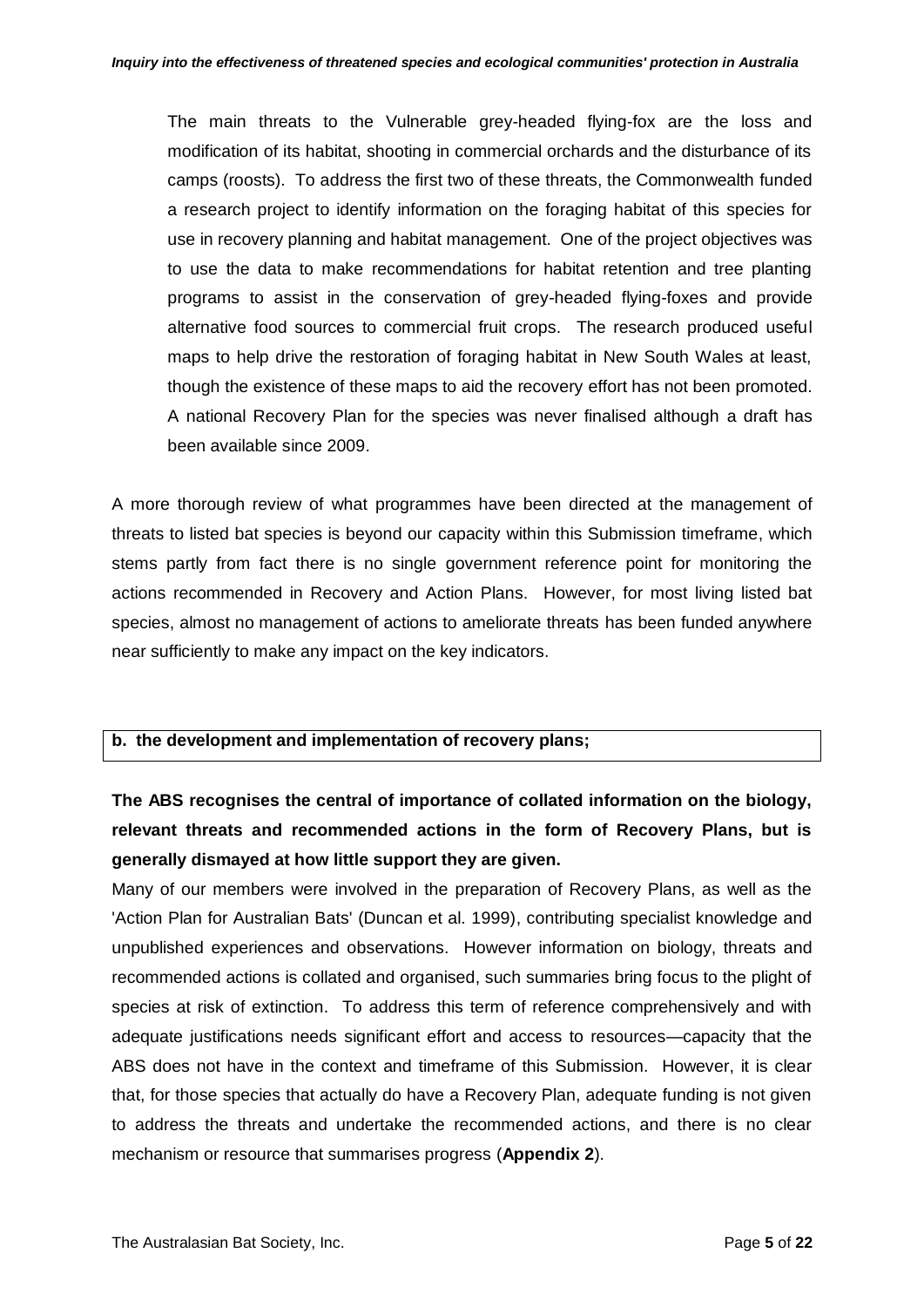#### **Not all Commonwealth Threatened-listed species have a Recovery Plan.**

Most bat species listed in a Threatened category by the Commonwealth now have a finalised or draft Recovery Plan. The remaining species, the orange leaf-nosed bat does not, and an enquiry revealed that there is no intention of providing one. The Pilbara form of this species that is listed as Vulnerable by the Commonwealth occurs in Australia's most active mining and exploration terrain, and is considered by all new project developments in the region, but apart from the comprehensive information given on the Commonwealth's SPRAT entry for this species, there is no overall strategy that allows each occurrence to be placed into regional context.

#### **There are unacceptable delays in the preparation of Recovery Plans.**

The time between listing of a species and the availability of a finalised Recovery Plan has varied for each of the Commonwealth listed bat species between one and more than 10 years (**Table 2**). The Commonwealth has an obligation under the *EPBC Act* to develop and enact Recovery Plans for listed species in a timely manner, but this is obviously not being achieved. Furthermore, in 2007 requirements for Recovery Plans were changed, leaving it to minister's discretion as to whether one should be prepared. A concomitant change in focus from Recovery Plans to recovery actions does not seem to have had much effect since this time.

| <b>Common name</b>                | List date             | <b>Recovery Plan</b>  | <b>Delay</b>      |
|-----------------------------------|-----------------------|-----------------------|-------------------|
|                                   | (current listing)     | (made or adopted)     | (approx)          |
| Southern bent-winged bat          | 18 December 2007      | In review             | 5 years to date   |
| Christmas Island pipistrelle      | 12 September 2006     | 18 August 2004        | 3 years 4 months  |
|                                   | EN from 4 April 2001) |                       |                   |
| Bare-rumped sheath-tailed bat     | 4 April 2001          | 8 January 2008        | 6 years 9 months  |
| Semon's leaf-nosed bat            | 4 April 2001          | 14 July 2001          | 3 months          |
| Greater large-eared horseshoe bat | 4 April 2001          | 14 July 2001          | 3 months          |
| Large-eared pied bat              | 4 April 2001          | 19 January 2012       | 10 years 9 months |
| South-eastern long-eared bat      | 4 April 2001          | Draft submitted early | 11 years          |
|                                   |                       | 2012, not yet adopted |                   |
| Spectacled flying-fox             | 14 May 2002           | 5 April 2011          | 8 years 11 months |
| Grey-headed flying-fox            | 6 December 2001       | Draft submitted 2009, | 11 years to date  |
|                                   |                       | not yet adopted       |                   |
| Pilbara leaf-nosed bat            | 4 April 2001          | Not commissioned      | 11 years to date  |

**Table 2**. Years of listing by the Commonwealth (taken from DEWHA 2010) and publish date of a Recovery Plan (SEWPAC 2012).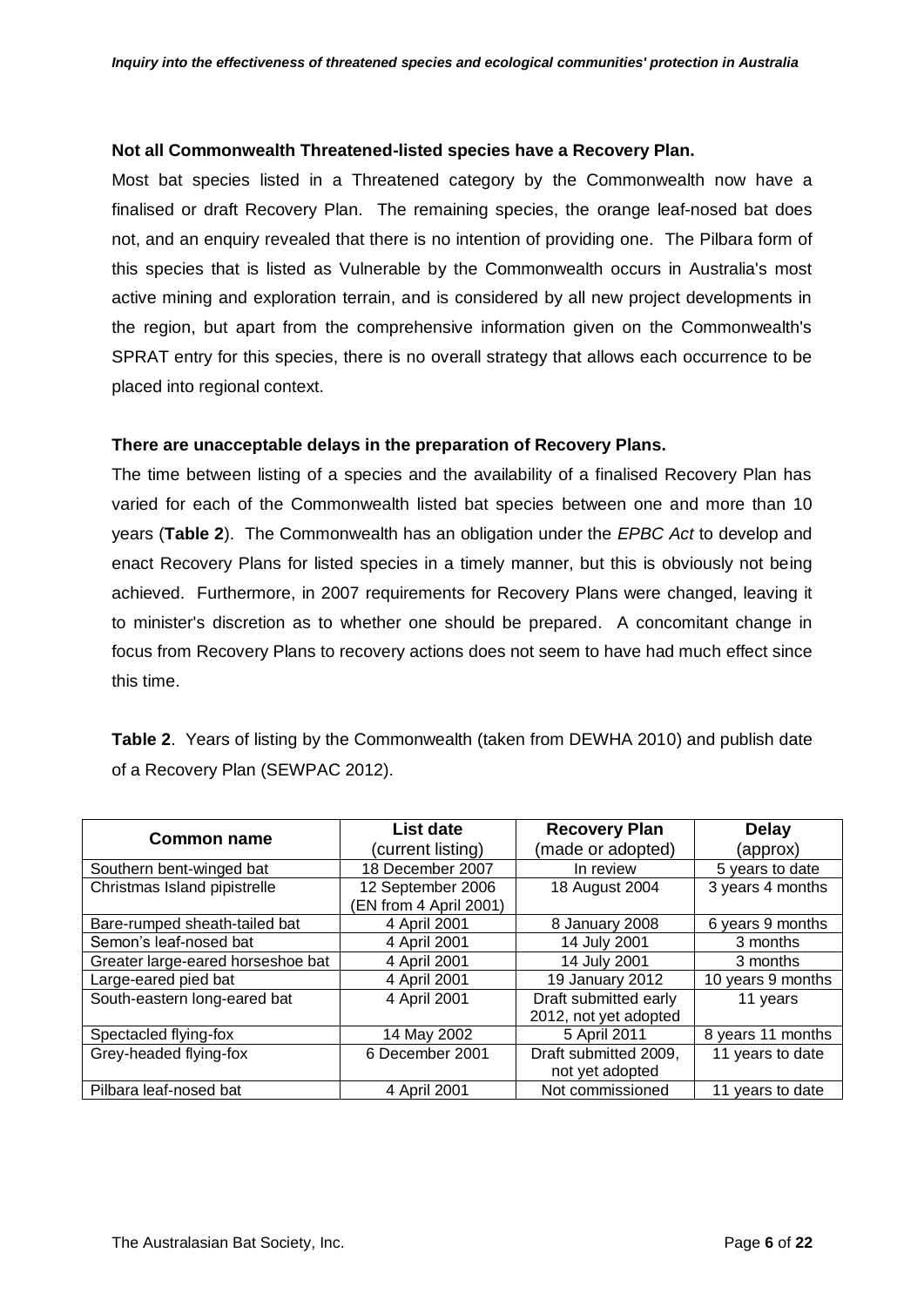Prohibitively slow conservation status upgrading and recovery planning processes have contributed significantly to the recent presumed extinction of the Christmas Island pipistrelle (Lunney et al. 2011a). Although the alarming population declines of this species were first reported as early as 1997 (Lumsden and Cherry 1997), the species was not listed as endangered until 2001 and a Recovery Plan not developed until 2004. The Commonwealth examined an environmental impact statement (Corbett et al. 2003) that highlighted the absence of the species in the eastern end of the island and the further decline but made no response. During the seven year delay from the recognition of its decline and the completion of the Recovery Plan, the population of the pipistrelle continued to decline to the extent that an upgrading of its listing to Critically Endangered followed in 2006, more than one year after the plan was completed. Once it was finally implemented (in part), the Recovery Plan failed to provide a means for gauging its effectiveness and triggering alternative action when those in place were found to be ineffective. Scientists both within and outside the Government continued to monitor the decline of the pipistrelle throughout the 2000s, regularly alerting the Commonwealth Government to the critical situation and requesting further management and research actions. When this failed and faced with the imminent extinction of the pipistrelle, the ABS alerted the media and relevant politicians to the plight of the bat, however six critical months passed before there was finally an announcement of a rescue package for the species. This announcement exceeded (by several months) the deadline for the priority action of captive breeding set by species experts and consequently failed. Unarguably, the slowness of the recovery planning and conservation process was a significant factor in the extinction of this species on 26 August, 2009, when the last Christmas Island pipistrelle was recorded. From this experience, it has become apparent that Recovery Plans require regular review and clear and timely triggers for alternative action if current actions are failing (a standard adaptive management approach) and further, that recovery is not taken for granted but that emergency measures (e.g. immediate captive breeding options) are incorporated into the plans in the event that the species' decline continues unabated.

A second threatened species at risk from inaction is the Critically Endangered southern bentwinged bat. Listed under the *EPBC Act* in 2007, a draft Recovery Plan for the species is currently under review. This delay has highlighted a frustrating lack of coordination between Commonwealth and State legislation. Since 2009, the southern bent-winged bat has had a Recovery Plan in South Australia which contains one of two breeding colonies. With appropriate coordination between States and the Commonwealth Government, the information from this plan could have been quickly and efficiently expanded to cover the remainder of the species' range in Victoria and to finalise a national Recovery Plan. Better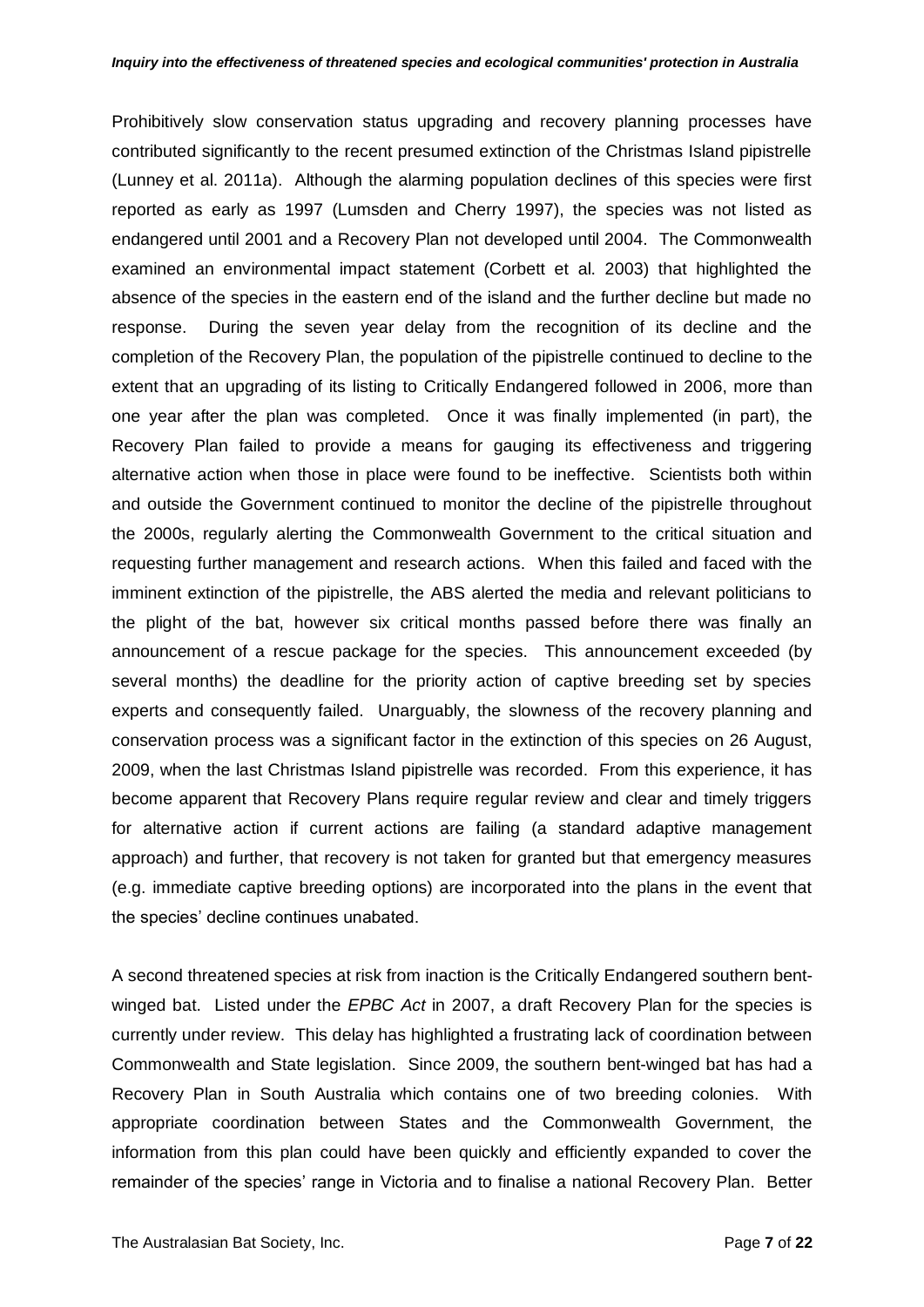coordination between governments to achieve conservation outcomes would go a long way to improving the efficiency and outcomes of conservation efforts to the benefit of all concerned.

**Any approach to Threatened species management that is currently being implemented, whether they be Recovery Plans, Action Plans, Priorities Action Statements or regionally focussed Actions for Biodiversity, are in danger of failure simply because Governments do not allocate sufficient resources to the recommended actions.** 

One of the main challenges to the effectiveness of national and state Recovery Plans has been a lack of funding commensurate with the priority recovery actions identified in the plans. This fundamentally undermines the value of the Recovery Plans and amounts to a waste of the considerable time and funds invested in the planning process, although studies such of those as Bottrill et al. (2011a,b) found that Recovery Plans did encourage field surveys and contributed to better understandings of population size and extent.

The ABS did not have the capacity to compile expenditure against Recovery Plans and the Action Plan for Australian Bats. It does acknowledge that some funding has been allocated, for example the Australian Biological Resources Study (ABRS) has provided 3-year funding to resolve the taxonomic status of five of the Commonwealth listed bat species, an essential first step in any conservation effort. However, even a casual run through the list of actions derived for each listed bat species (**Appendix 2**) identifies that many of these have not been achieved despite more than a decade of listing in most cases—mainly because they have not be given support. Some of the actions have been furthered through offsets or as requirements to development proponents, but such focus is *ad hoc*.

**State Governments have their own systems for summarising priority species, threats and actions, which suffer from the same general lack of funding and action. In addition, there are sometimes mismatches between State and Commonwealth priorities.**

The same shortfalls identified for national Recovery Plans developed by the Commonwealth often limit the effectiveness of State efforts to conserve species. This includes a failing to provide funding, implement recommended actions and monitor progress.

For example, the Western Australian Department of Environment and Conservation makes their Recovery Plans freely available on their website, but does not provide one for the Pilbara leaf-nosed bat that is listed under Schedule 1 of its own State legislation. Mining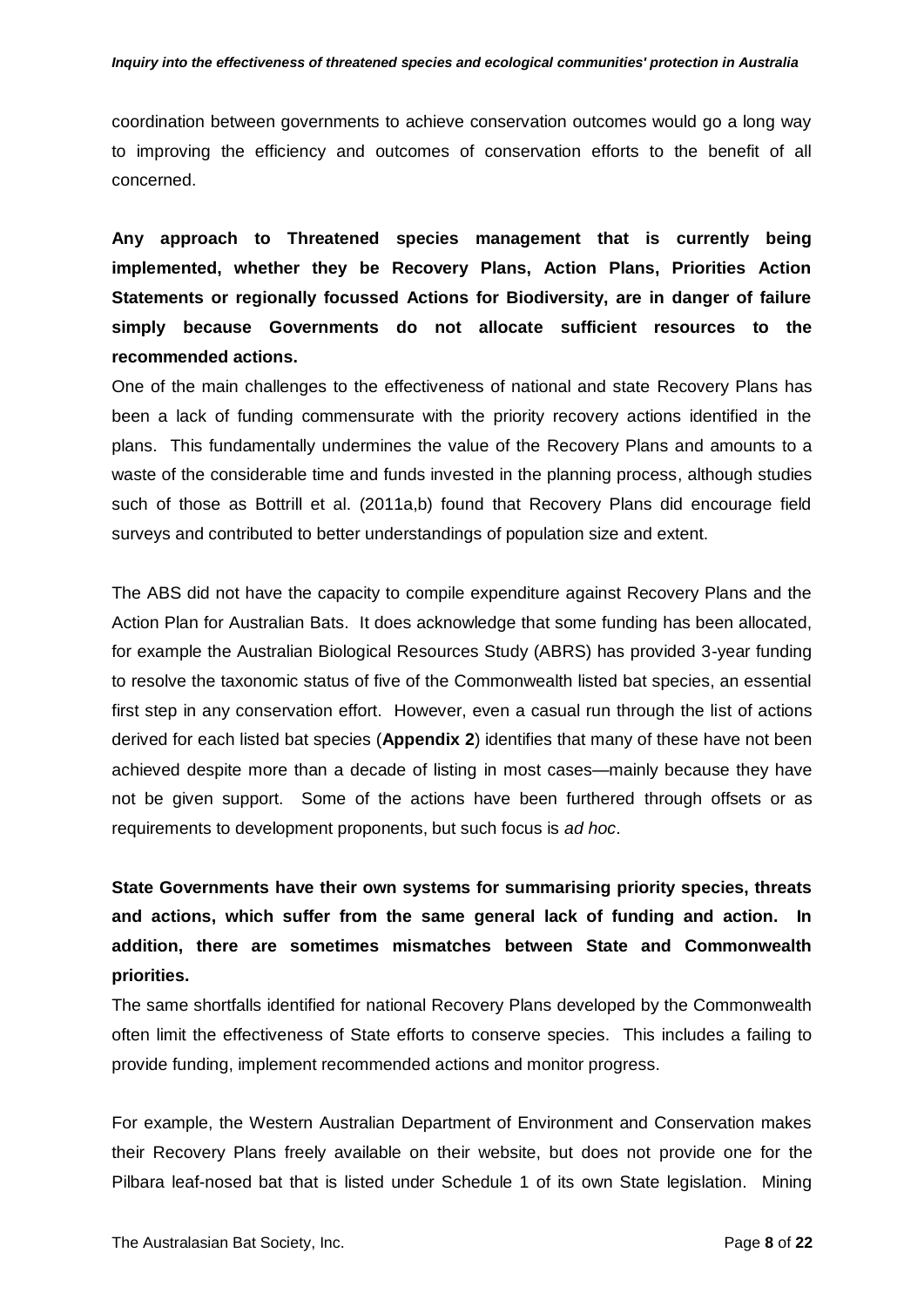developments in the Pilbara regularly need to consider the presence of this species in project areas, often at significant cost, but there is no centralised plan within the regulator or government land manager that is able to place local occurrences into a regional context and recommend standard actions that would be common to most situations. In the case of this species, significant private resources have been spent on surveying and monitoring, but none have been directed at protecting the few identified roost sites that contain most of the known regional population. Furthermore, there has been little effective effort to confirm roost sites in areas where the species has been detected, despite that the Commonwealth's conservation advice highlights the importance of roost sites.

In Queensland, species Recovery Plans do not exist in favour of Actions for Biodiversity as part of the Back on Track programme, which focuses on regions rather than species. Compiled information available as part of the species accounts is brief when it comes to listing threats, and the regional Actions for Biodiversity documents do not always include species they should, much less specify detailed actions that need to be undertaken to effectively manage them. For example, Semon's leaf-nosed bat (EN under the *EPBC Act*) is not listed under the Cape York Peninsula Natural Resource Management Region document (DERM 2010) despite being identified as an inhabitant of this region in their own species accounts. There are some actions listed for the effective management of the greater largeeared horseshoe bat (and other bat species), but there is no indication of how these will be achieved, funded and how outcomes will be monitored.

In New South Wales, Recovery Plans were abandoned altogether in 2005 in favour of the development of Priorities Action Statements (PAS) (Lunney et al. 2011b). A total of 361 PAS actions were listed for twenty species of bat listed as threatened in NSW; 163 (45%) were research actions, and 115 (32%) were high priority conservation actions. These PAS documents were promoted as the basis for future Recovery Plans and effort was directed toward prioritising actions. The PAS have provided an opportunity to accelerate the process of species recovery planning by identifying actions that are common to a range of species. However, there are several shortcomings with this process, which have not been addressed to date:

1. Funding for most recovery actions has yet to be identified and seems to depend on *ad hoc* funding decisions by individual land management agencies in different districts.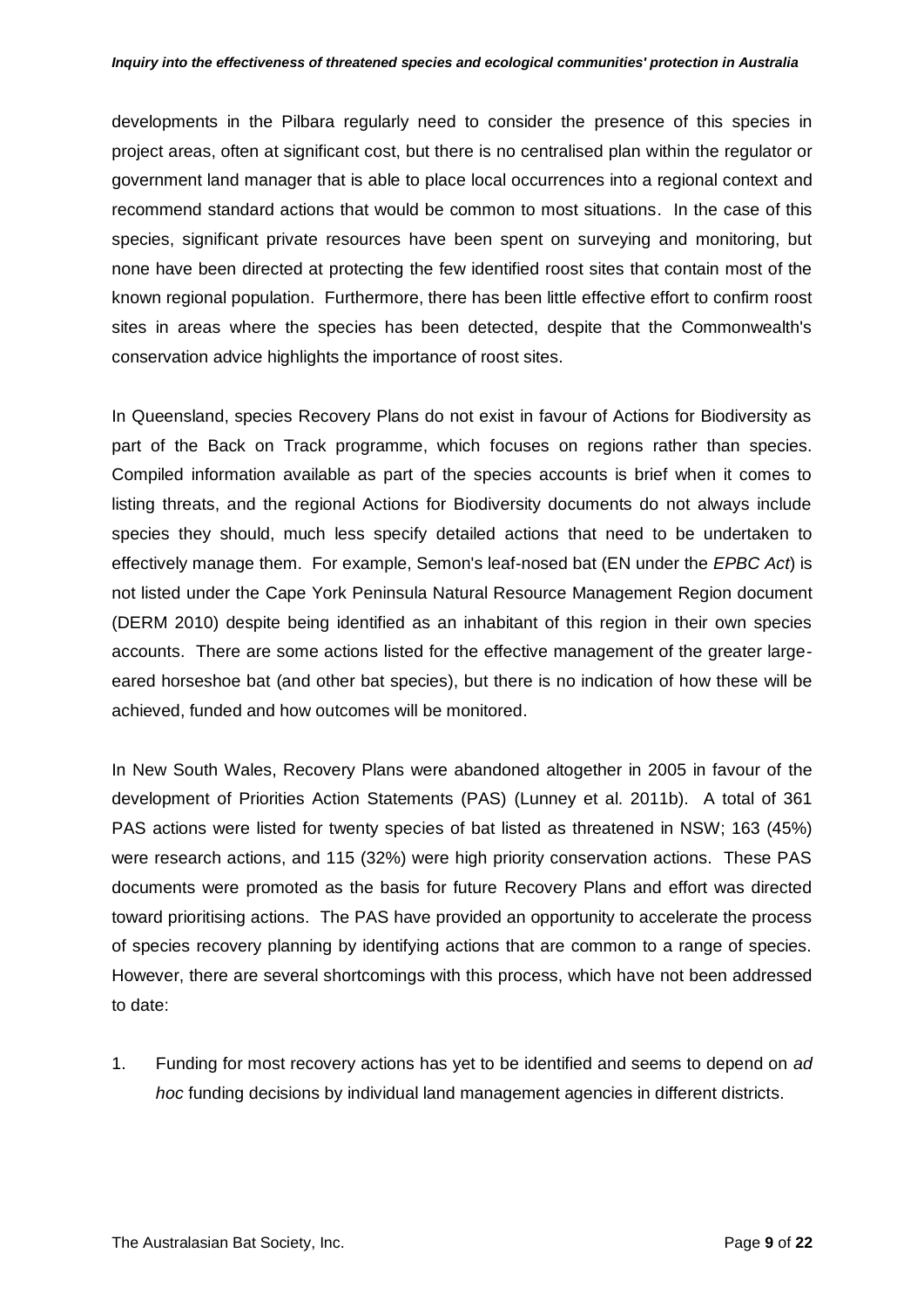- 2. The effective management of many NSW bat species depends on surveys or research that will take years to complete, yet there are no timetables for funding or initiation of the PAS. Seed funding is not provided by the State Government land manager.
- 3. A further 19 species of NSW bats do not have a PAS. These are also impacted by the continuing loss and degradation of habitats in addition to the growing effects of climate change. While the study of threatened species has obvious merit, it should be acknowledged that the study of more common species can provide ecological context and the basis for comparison with patterns worldwide because they are more amenable to yielding statistically significant results and are more readily studied. Furthermore, the study of more common species can help prevent them entering threatened lists, and may better define ecological needs in the context of Key Threatening Processes.

Despite these serious shortcomings, the PAS has allowed managers to address official recovery actions on all of NSW's Threatened bats rather than evaluating *ad hoc* individual accounts, and represents a precursor to the larger task of implementing the identified actions. In addition, it accounted for species and threatening processes that were relevant in NSW. In contrast, relatively few bat species found in NSW were listed in the Commonwealth's 'Action Plan for Australian Bats' (Duncan et al. 1999), which precluded attention and funding given to them (Lunney et al. 2003). The state level process was less exclusive, considered local context and allowed far more issues to be examined. However, overall, it suffers from the same inadequate levels of funding and action as national Recovery Plans.

### **The Commonwealth is already aware of the need to increase the effectiveness of Recovery Plans.**

The Commonwealth Government recently commissioned a study into the effectiveness of single-species Recovery Plans, which found that very few species had improved sufficiently for them to be delisted (Bottrill et al. 2011a,b). In general terms, most apparent improvements derived from increases in known population size simply because greater survey effort had been given to species with Recovery Plans. The study pointed out that the effectiveness of Recovery Plans was diminished because of a lack of legal obligation to fund the plans and that guidelines in plans were rarely linked to actions. There has been little action noted since this study.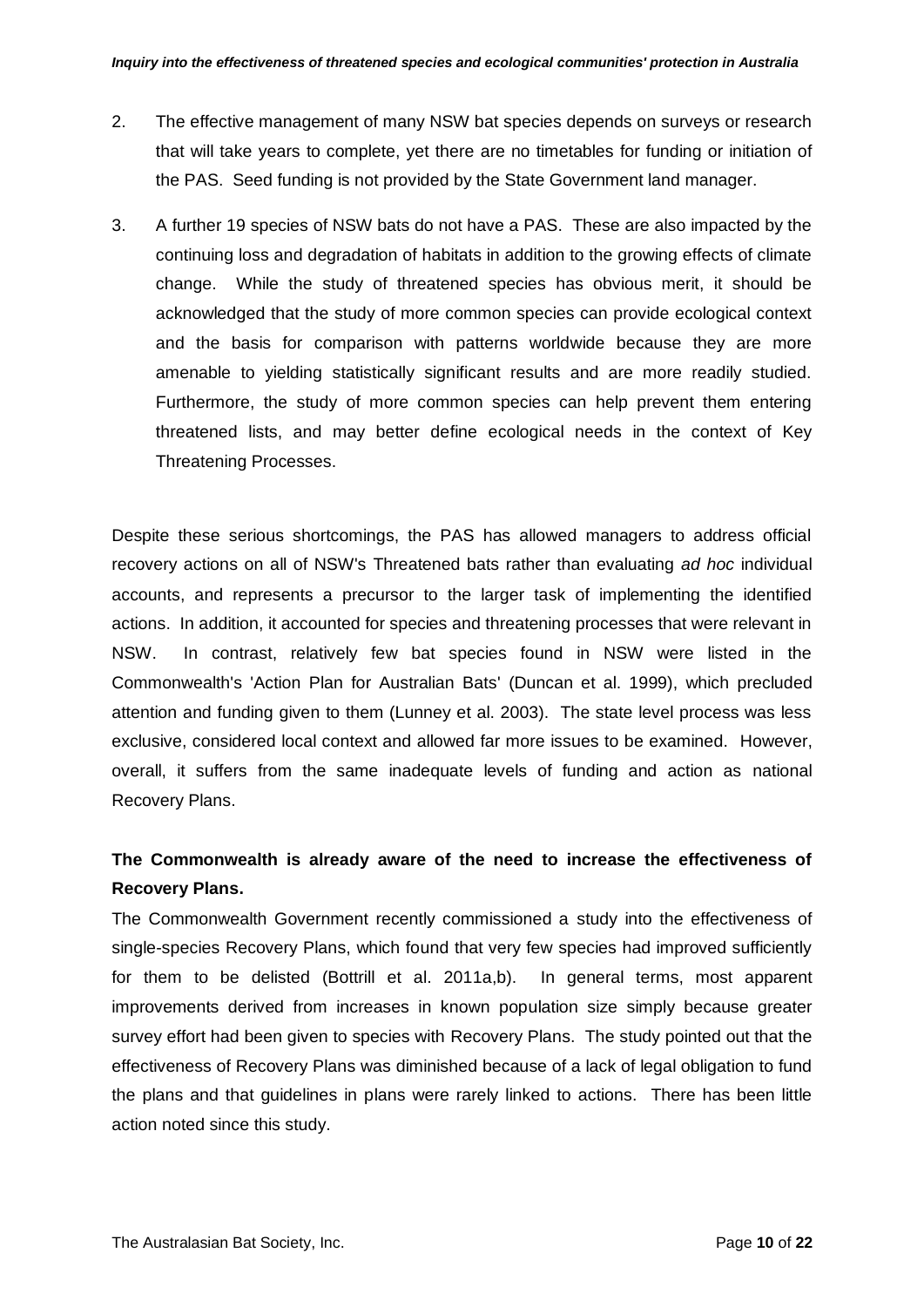#### **c. management of critical habitat across all land tenures;**

### **The inadequate management and lack of protection of vital habitat for threatened bat species is an area in which the recovery process is patently failing**.

Many Australian bat species are highly colonial and congregate in large roosts to rest and breed. Failure to actively protect these sites leaves these roosts at risk of inadvertent or deliberate damage and destruction. Large scale vegetation clearance for agriculture and development (e.g. in Queensland), poor fire and land management all increase the risk of highly detrimental impacts on roosts on both public and private land. In some cases, such as the Critically Endangered southern bent-winged bat, one of the two remaining maternity roosts is located on private land with no protection and at the whim of an owner that is unsympathetic to the plight of the species. Other roost sites in old mines and caves are well known, have featured in the literature and been identified in management plans but there has been no concerted effort to protect these and ensure continuing functioning of implemented measures such as bat-friendly gates. It is vital that provisions are made by both State and Commonwealth Governments to protect sites such as these.

### **The Commonwealth's** *EPBC Act 1999* **makes clear provision for the protection of critical habitat, yet the failure to promote this provision has rendered it ineffective**.

Since the commencement of the *EPBC Act* in July 2000, critical habitats have been listed for only five threatened species – three albatross, the black-eared miner and the Ginninderra peppercress. Two of the three Critically Endangered bats have not had critical habitat recognised and protected (the exception being the Christmas Island pipistrelle, which was present in a national park, but is now presumed extinct), nor have the remaining six listed species. The destruction of roost sites has been identified as a primary threat to all Commonwealth listed species of bat – but a failure to protect these across tenures and regardless of development pressures certainly increases the risk of extinction of these species. In some cases such as the Pilbara leaf-nosed bat, acquiring lands and implementing effective and ongoing management might help to downgrade or even delist this species.

The situation of flying-fox colonies is often surrounded by a complex set of issues, but there has been no set of clear guidelines that allows for the protection of large aggregations of the two listed species. The disturbance of camps is an identified threat to the survival of the grey-headed flying-fox. In order to address this threat, the recovery team formed in 2006 determined a range of criteria by which camps could be classified for their importance to the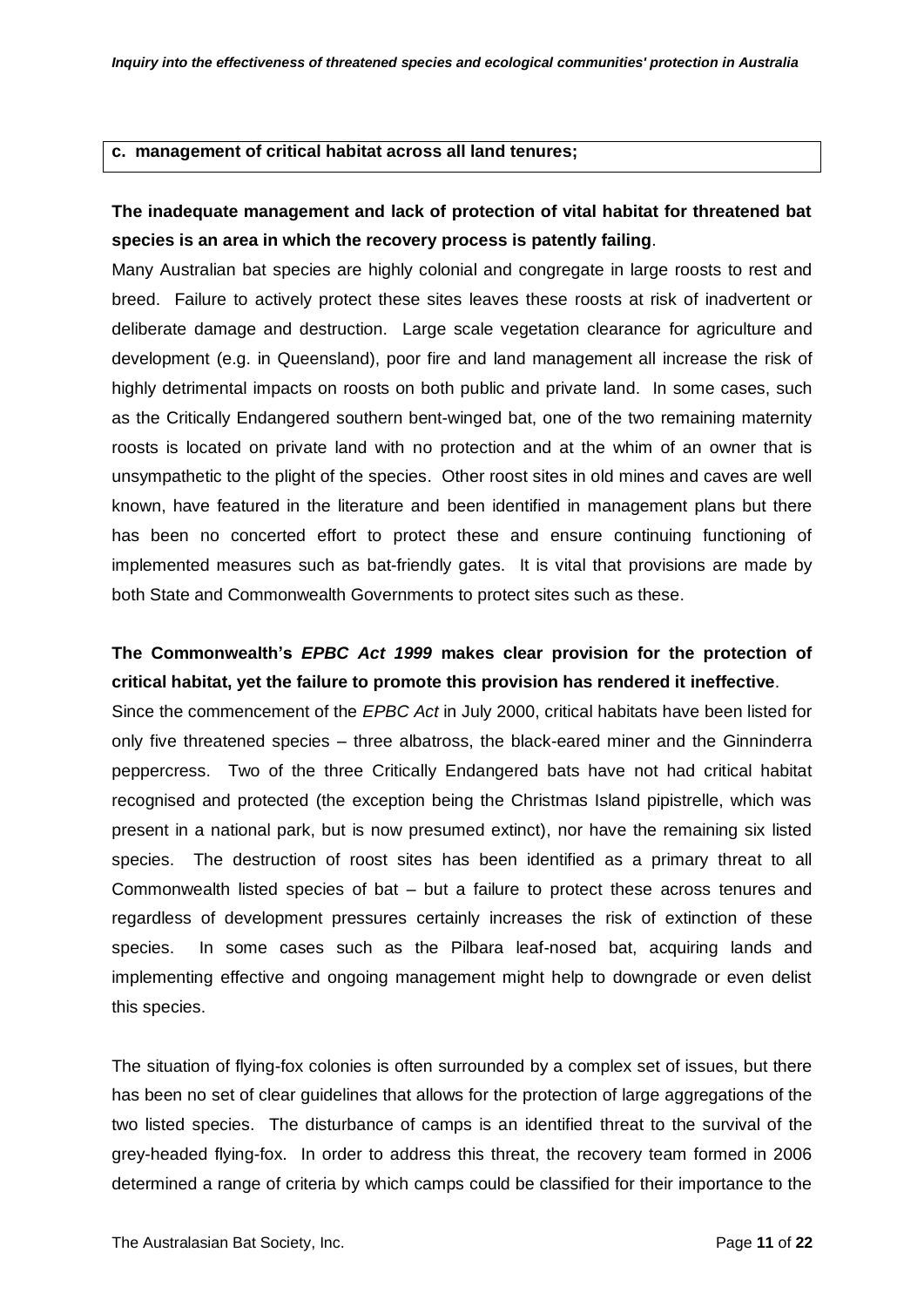species. Of the 216 camps subsequently assessed, 166 were deemed to be of critical importance by these criteria and recommended for protection in the draft Recovery Plan. However, no camps were recognised as critical habitat under the *EPBC Act* and the Recovery Plan was never finalised and remains in draft today. The grey-headed flying-fox remains vulnerable (and is likely to be increasingly impacted by climate change) while none of its roost sites have to date been formally protected.

### **An ecosystem approach to Threatened species management is not likely to improve their conservation status if specific actions are not implemented.**

Policy shift by both the Commonwealth and some States (e.g. Queensland) in recovery planning from a focus on single species to an ecosystem approach has been problematic for bats. While an ecosystem conservation approach is intuitively more efficient, it can neglect the needs of individual species within the system and thereby fail to protect that species. Critical habitat can be a relatively minor and restricted feature of the landscape, and broadscale approaches to management may not adequately address these. For example, installing and maintaining bat-friendly gates on old mines is a specific action that would address protection of critical roost sites very effectively, but such actions have been ignored or implemented haphazardly and not maintained.

The case of the Christmas Island pipistrelle appears to have prompted a shift in government conservation policy. In September 2009, Minister Garrett announced his belief that resources would be better focussed on ecosystems rather than single species, and that it may be too late to save some species from extinction (Lunney et al. 2011a). Whether one agrees with this view or not, it is depressing that the Minister at the time made these comments based on his recent experience with the Christmas Island pipistrelle—a species that did not require an unacceptably large amount of money to assist, and one that had been allowed to progress too far into the extinction vortex before the Government began to act. The ABS maintains that there should always be effort given to saving species, and Governments could achieve more by working with private entities. In the case of the Christmas Island pipistrelle, management of its critical habitat in the face of the invasive ant problem was a daunting task (and remains so for the other Threatened species on the island), however other solutions had been proposed.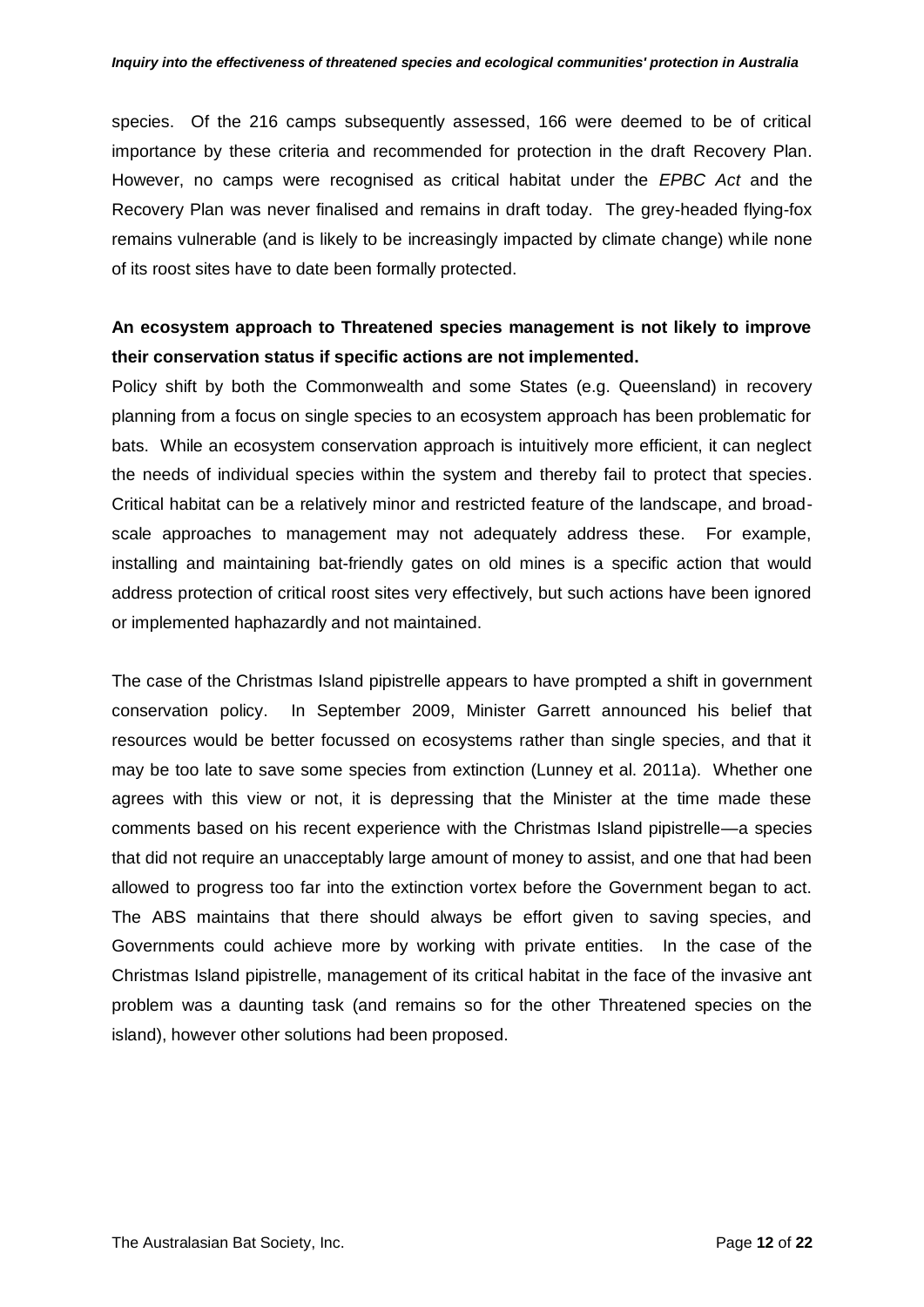#### **d. regulatory and funding arrangements at all levels of government;**

**Debates about species triage is an indication that Governments are not committing enough resources to the protection and management of Australia's Threatened species and communities. We feel that the Australian Government at all levels has failed to promote the importance of Australian species and ecological communities.** Conservation is rarely high on political agendas and funding for research and recovery of threatened species and communities is completely inadequate. This is exemplified by the current wave of discussion about adopting triage in respect of 'saving' threatened species. We should not have to choose whether to save a species or not, and advancing a concept based on the reality of triage means accepting that we should be comfortable with current levels of funding and inefficient processes. As a society, the ABS will not accept species extinction, and our first hand experience with a recent extinction on Christmas Island has made us painfully aware that they are preventable, and economically so, especially if Governments work with private entities.

## **The ABS is concerned that there appears to be no clear strategy for the allocation of recovery funds, neither in relation to conservation status nor likelihood of recovery success.**

The main means by which reasonably prompt funding allocation is triggered appears to be related to the amount of media coverage the species has received (e.g. the orange-bellied parrot). As bats often have an unjustly poor public image, allocation of funds on the basis of public support is unlikely. The bias towards allocating funds towards popular and highprofile species discounts the often greater value of less high-profile species in Australia's ecosystems. For example, the important roles by flying-foxes of seed dispersal, pollination and the genetic maintenance of isolated forest patches means that their conservation is integral to maintaining native forests across their ranges. However, the poor and imbalanced representation of flying-foxes in the media means that conserving them has been of low priority across all levels of government, especially in Queensland (*see next point below*). This is inconsistent with the greater emphasis on corridor and ecosystem conservation for the large number of ecosystems for whom flying-foxes perform a critical role.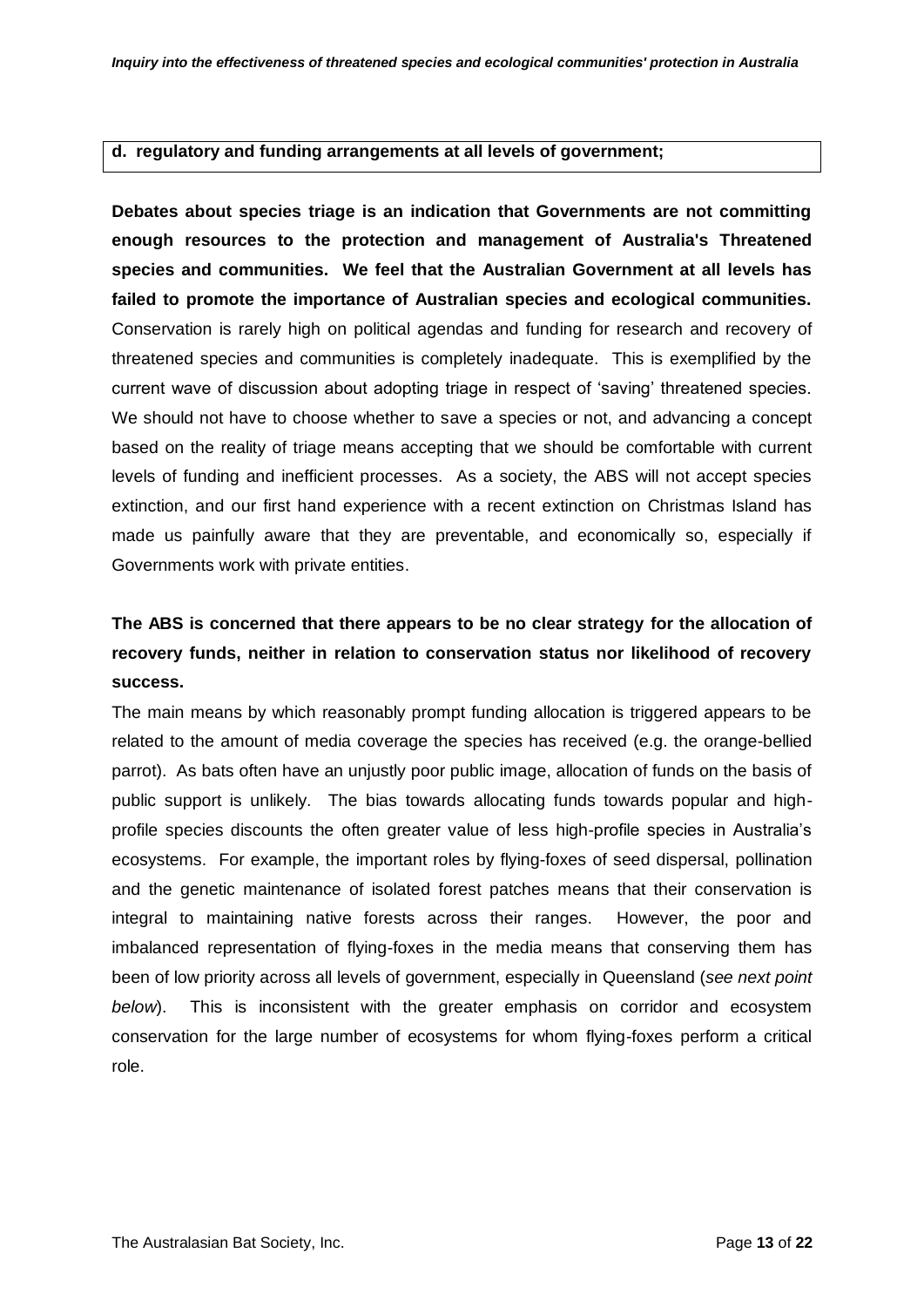### **The proposed devolvement of regulatory responsibilities currently under the** *EPBC Act* **to the States would be a disaster.**

States governments are under-resourced and are under more pressure to fast-track approvals for developments. It is worrying that the Commonwealth is considering devolving some environmental powers to States, when these States have demonstrated very recently that they do not understand the importance of the biodiversity they have a responsibility to protect.

The reintroduction of shooting in Queensland as a control measure for flying-foxes on orchards under Damage Mitigation Permits is a case in point. This State also considered proposals to declare flying-foxes as pests (Queensland Land Protection Legislation (Flyingfox Control) Amendment Bill 2012), though fortunately rejected. The burden of proof for demonstrating the effectiveness of shooting should rest with those who wish to promote it there is no science behind the strategy of shooting to demonstrate its effectiveness, or its relative effectiveness in comparison to other more intelligent, non-lethal, cost effective and humane methods. Compounding the complexity of this particular situation is that two flyingfox species that may be shot are listed as Threatened by the Commonwealth, which is effective demonstration that States do not have national interests in mind. Furthermore, the method is inconsistent with more comprehensive animal ethics requirements for research scientists and, for example, the strict requirements for kangaroo culling which require clean kills. The ABS feels strongly that the Commonwealth should not give its regulatory power to State Governments that demonstrate a willingness to erode their environmental protections. The Commonwealth Government must continue to maintain its own specific role in the protection of nationally threatened species and its willingness to intervene where the interests of threatened flora and fauna are being neglected at State or Territory level.

### **e. timeliness and risk management within the listings processes;**

Most (8 of 10) bat species on the Commonwealth Threatened list were included soon after the adoption of the new *EPBC Act*, hence timeliness of the listings process has not been identified as an issue by the ABS. The upgrade in status from Conservation Dependent to Critically Endangered for the southern bent-winged bat was relatively quick, perhaps because under the *EPBC Act* there is a requirement for good timeliness with upgrades. The Christmas Island pipistrelle was subject to a relatively long period of 7 years between recommendations of immediate recovery actions in 1997 and 1999 (Lumsden et al. 1999)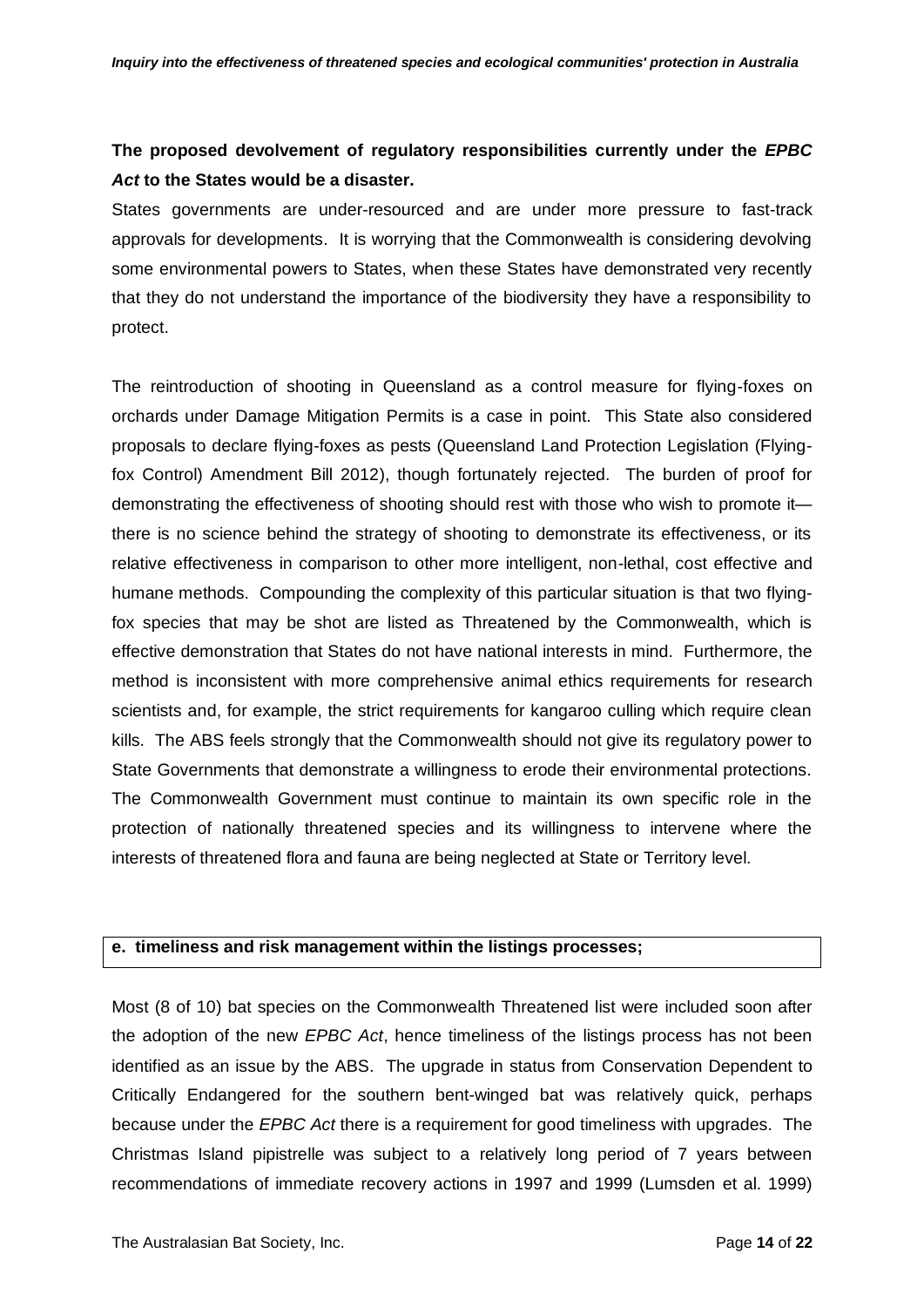and when it was moved from the Endangered to the Critically Endangered category in September 2006.

Perhaps the most important comment the ABS can make here is in relation to the Threatened Species Scientific Committee, the membership of which is relatively small and voluntary, and therefore we enquire whether it needs to be better resourced given the number of submissions they deal with.

#### **f. the historical record of state and territory governments on these matters;**

We would have liked further time to respond to this point because we think it would have been instructive to review in detail how the States and Territories have dealt with listed species. In general, we have little confidence in State and Territory Governments to adequately fund and direct basic threatened species research and recovery. As support for this statement, we provide several examples of the shortfalls of the States:

- 1. We are aware that the South Australian Government has dropped its "No Species" Loss" programme within a few years of its proposal and that the important bioregional survey program has all but been abandoned.
- 2. South Australia has also adopted Queensland's 'Back on Track' species priority program, which is widely considered to be based on a poorly derived set of criteria.
- 3. In early September 2012, the Queensland Government reintroduced shooting as a lawful means with which to control flying-foxes on crops. This is not based on any science that suggests that shooting will be effective, is seen as a retrograde step that panders to extremist views, and ignores the alternative humane, intelligent, non-lethal and cost effective solutions for excluding flying-foxes from crops.
- 4. The public service cuts introduced by the Newman Government in Queensland reduced the department charged with managing that State's lands and biodiversity. While the cost of previous natural disasters is one reason given in justification for cuts to jobs, we question how effective this Government will be if it was given increased power from the devolvement of Commonwealth responsibilities, and whether both the job cuts and the devolvement of powers will lead to an increase in the effectiveness of Threatened species management in this State. Other state government environment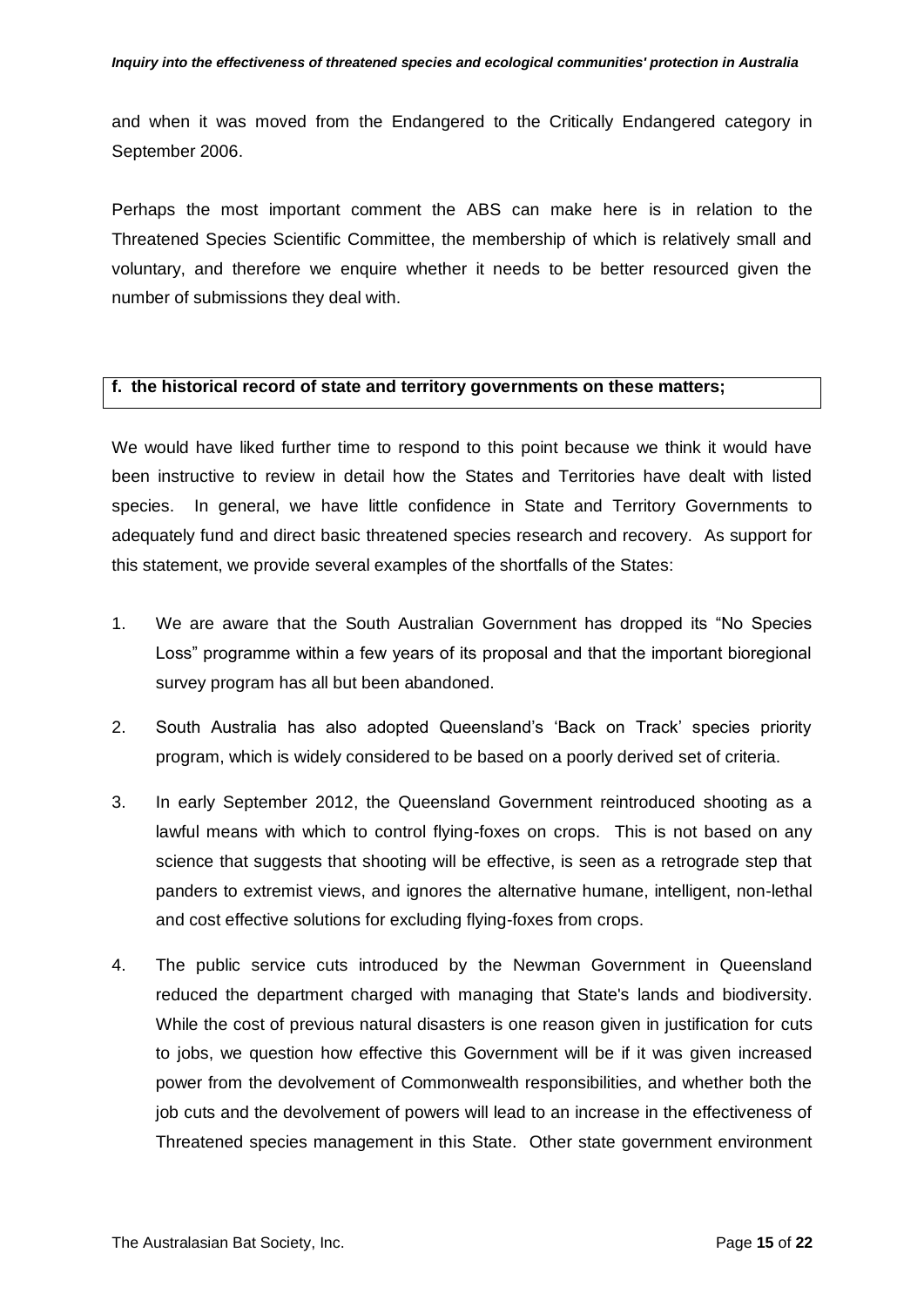departments have also suffered severe staff cuts, including in the Threatened species areas.

5. Under *term of reference b*, we made comment that the New South Wales Priorities Action Statements had had limited effectiveness since their adoption, mainly because of lack of funding, implementation of actions and outcomes monitoring.

### **g. any other related matter.**

#### **What the ABS would like to see.**

- A clearer strategic plan for funding and implementation of recommended actions for the recovery of Threatened species, and one driven by government rather than individuals, volunteers or societies, though drawing upon their expertise;
- More regular updates of Action Plans;
- More regular updates of the Threatened species website;
- Finalise and adopt draft Recovery Plans as a priority, and develop a strategic plan for the Pilbara leaf-nosed bat;
- One 'port of call' where monitoring of progress against Recovery Plans can be followed;
- More consistent dealing across the States for nationally listed Threatened species;
- Prompt action to identify and find effective solutions for the protection of critical habitat of bat species, especially those that congregate in caves, mines and camps;
- Resistance to calls from business interests to weaken Australia's environmental laws, processes and protections;
- A better integrated approach to both species and ecosystem focussed conservation priorities and management, ensuring that identified key threats are addressed at the level of species (especially for Threatened listed species) and at the landscape scale (to manage wide ranging threats that could contribute to species listed as Near Threatened qualifying for a higher conservation status).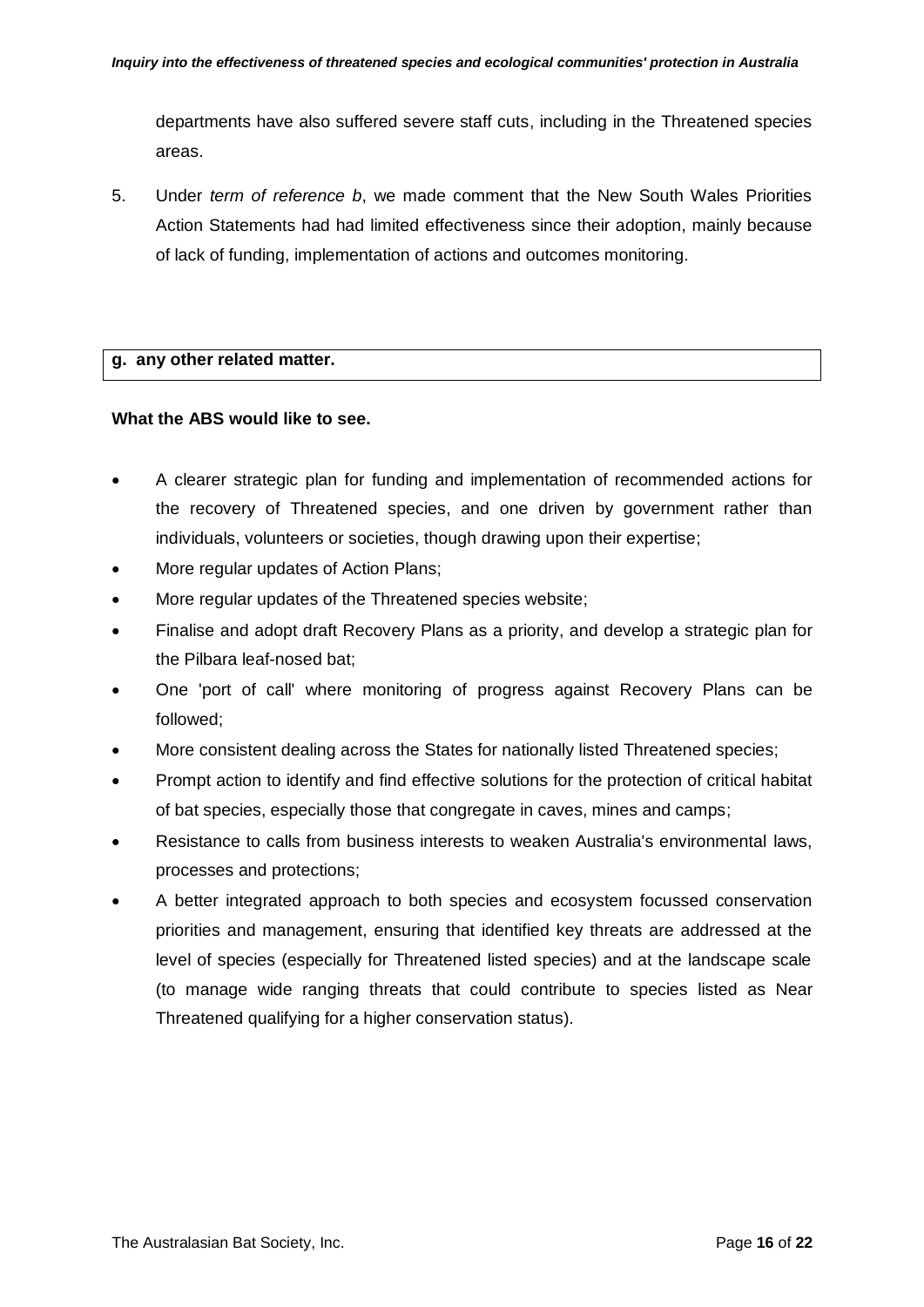### **References**

- Bottrill MC, Walsh JC, Watson JEM, Joseph LN, Ortega-Argueta A and Possingham HP (2011a). Does recovery planning improve the status of threatened species? *Biological Conservation* 144: 1595–1601.
- Bottrill M (2011b). Does Recovery Planning Benefit Threatened Species? *Australian Science* July/August 2011. URL: http://www.australasianscience.com.au/article/issuejulyaugust-2011/does-recovery-planning-benefit-threatened-species.html
- Corbett L, Crome F and Richards G (2003). Fauna survey of Mine Lease Applications and National Park reference areas, Christmas Island, August 2002. Appendix G. In: *Phosphate Resources Limited. Christmas Island Phosphates Draft Environmental Impact Statement for the Proposed Christmas Island Phosphate Mines (9 Sites) (EPBC 2001/487)*. Phosphate Resources Limited, Christmas Island.
- DERM (2010). *Cape York Peninsula Natural Resource Management Region Back on Track Actions for Biodiversity*. Department of Environment and Resource Management, Brisbane.
- DEWHA (2010). *Survey guidelines for Australia's threatened bats*. Guidelines for detecting bats listed as threatened under the Environment Protection and Biodiversity Conservation Act 1999. Department of the Environment, Water, Heritage and the Arts, Canberra.
- Duncan A, Baker GB and Montgomery N (eds). (1999). *The Action Plan for Australian Bats*. Environment Australia, Canberra.
- Kerr GD, and Bonifacio RS. (2009). *Regional Action Plan for the Southern Bent wing bat Miniopterus schreibersii bassanii in the south east of South Australia*. Department of Environment and Heritage, South Australia.
- Lumsden L and Cherry K (1997). *Report on the preliminary investigation of the Christmas Island pipistrelle, Pipistrellus murrayi, in June-July 1994*. Arthur Rylah Institute for Environmental Research. Unpublished report to Parks Australia North, Christmas Island.
- Lumsden L, Silins J and Schulz M (1999). Population dynamics and ecology of the Christmas Island Pipistrelle *Pipistrellus murrayi* on Christmas Island. Report for Parks Australia North – Christmas Island. Arthur Rylah Institute for Environmental Research, Heidelberg, Victoria.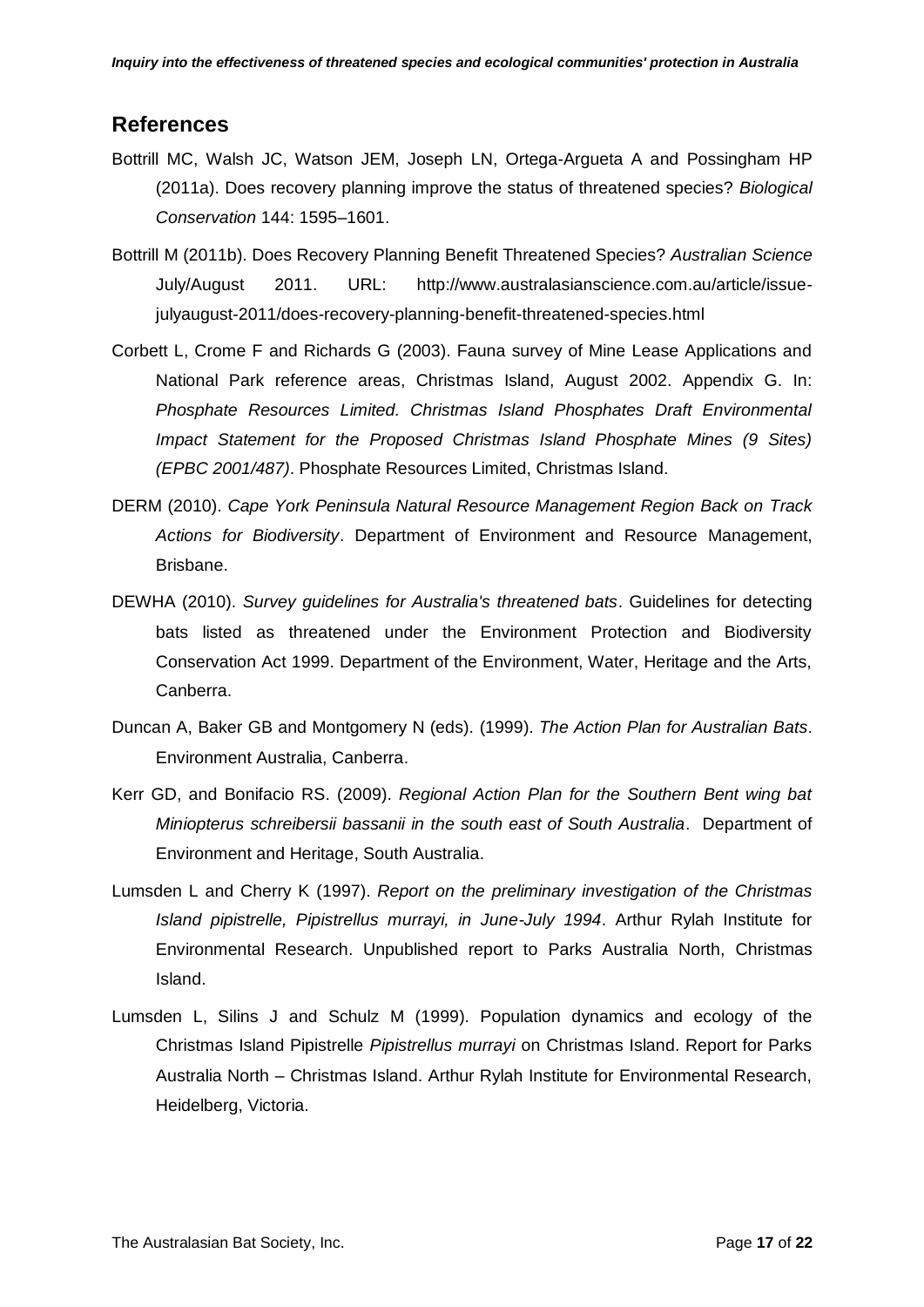- Lunney D, Mathews A, Stein JA and Lunney HWM (2003). Australian bat research: the limitations of The Action Plan for Australian Bats in determining the direction of research. *Pacific Conservation Biology* 8: 255–260.
- Lunney D, Law B, Schulz M and Pennay M (2011a). Turning the spotlight onto the conservation of Australian bats and the extinction of the Christmas Island Pipistrelle. Pp. 485–498. In: *The Biology and Conservation of Australasian Bats*, (eds B Law, P Eby, D Lunney and L Lumsden). Royal Zoological Society of NSW, Mosman, NSW, Australia.
- Lunney D, Parnaby H, Pennay M, Haering R, Law B, Eby P, Schulz M and Turbill C (2011b). The Priorities Action Statement (PAS) for the threatened bats of New South Wales. Pp. 340–356. In: *The Biology and Conservation of Australasian Bats*, (eds B Law, P Eby, D Lunney and L Lumsden). Royal Zoological Society of NSW, Mosman, NSW, Australia.
- SEWPAC (2012). *Recovery plans adopted under the EPBC Act*. Department of Sustainability, Environment, Water, Population and Communities, Canberra. URL: http://www.environment.gov.au/biodiversity/threatened/recovery-list-common.html
- Wood R and Appleton B (2010). Taxonomy, population genetics and conservation of the critically endangered southern bent wing bat *Miniopterus schreibersii bassanii*. 14th Australasian Bat Society Conference, Darwin.
- Van Dyck S and Strahan R (2008). *Mammals of Australia* 3rd edition. Australian Museum, Sydney.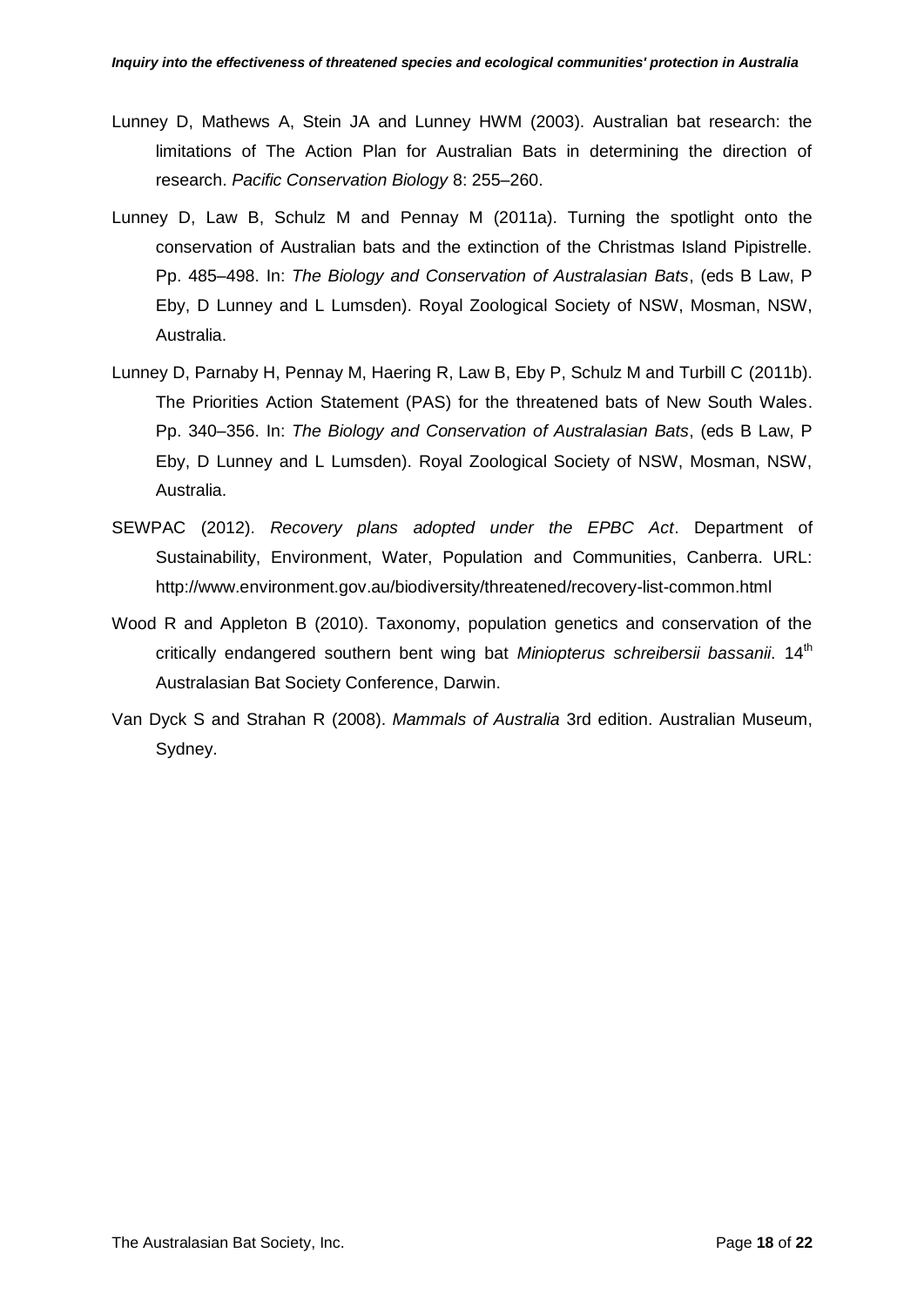# **Appendix 1**

## **About the Australasian Bat Society, Inc**

The ABS is a professional body comprising around 300 members, representing research scientists in universities and government, students, wildlife rehabilitators, environmental consultants and members of the public with a general interest in bats. We aim to promote the conservation of all populations of all species of bats in Australasia, and our activities extend from grass roots advocacy to scientific research, and the development of standards and the provision of conservation advice at State and Commonwealth level.

Our members have been instrumental in the development of Commonwealth documents and resources such as "The Action Plan for Australian Bats", "Survey guidelines for Australia's threatened bats", entries in the Species Profile and Threats Database, and several Recovery Plans for Threatened-listed species.

Through its members, the ABS has strong links with similar societies in other countries such as Bat Conservation International and the South East Asian Bat Conservation Research Unit, and our members contribute our specialist knowledge to international organisations including the International Union for the Conservation of Nature, Flora and Fauna International, the World Wildlife Fund and Conservation International.

http://abs.ausbats.org.au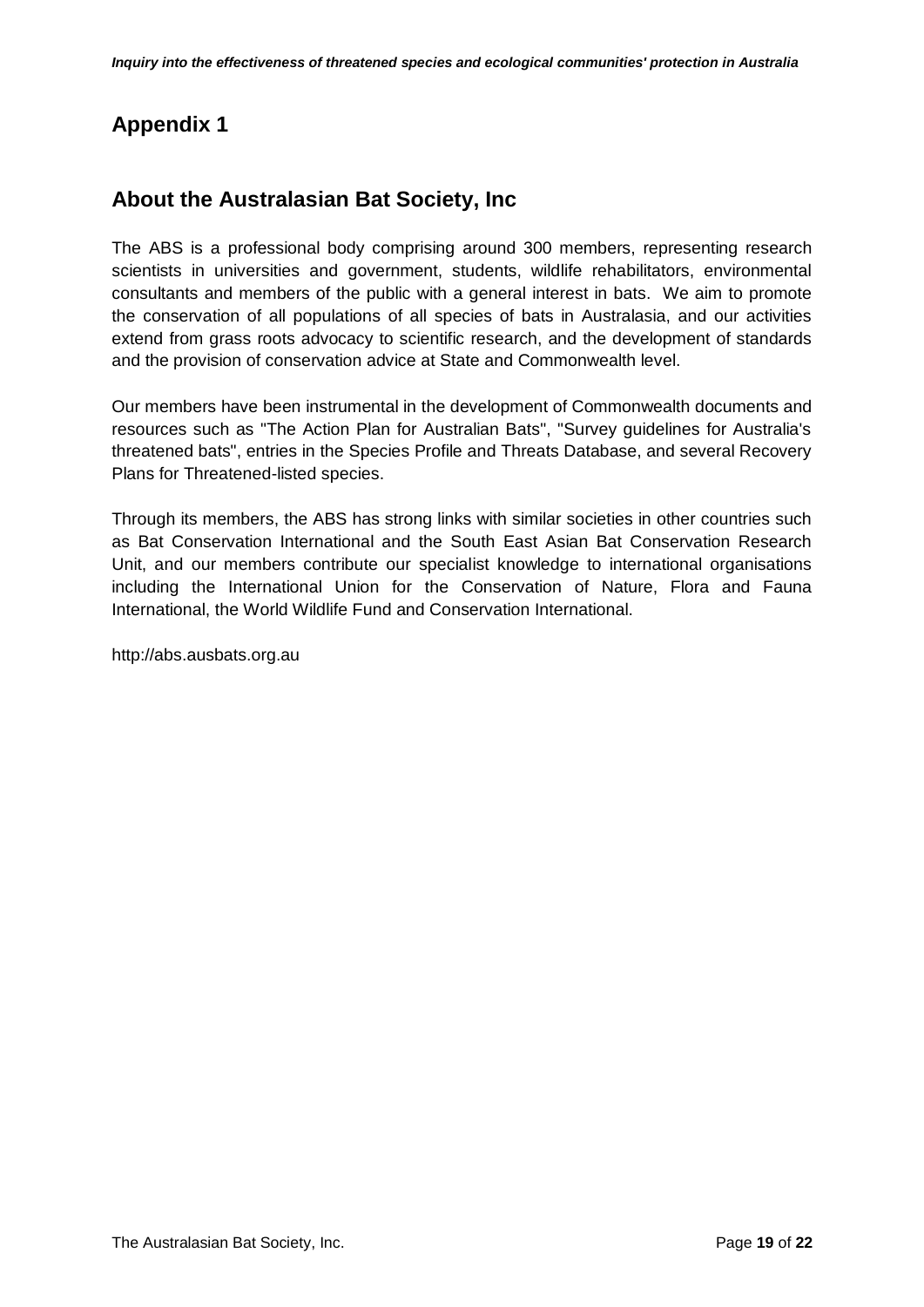# **Appendix 2**

# **Actions required under national Recovery Plans for five Commonwealth listed species, and some indication of whether these have been funded or completed.**

| <b>Actions required</b>                                                  |                                                                                                                                                                                | <b>Actions</b><br>completed |
|--------------------------------------------------------------------------|--------------------------------------------------------------------------------------------------------------------------------------------------------------------------------|-----------------------------|
|                                                                          |                                                                                                                                                                                |                             |
| Southern bent-winged bat Miniopterus schreibersii bassanii (\$4,140,000) |                                                                                                                                                                                |                             |
|                                                                          | Develop techniques to accurately estimate population numbers, survival rates and breeding<br>success.                                                                          | Partly                      |
| $\bullet$                                                                | Undertake an intensive program at both maternity sites, and other key sites, to regularly estimate<br>numbers, so that current status and population trends can be determined. | Partly                      |
| $\bullet$                                                                | Monitor the health of individuals in key roosting sites, especially at the Naracoorte maternity cave.                                                                          | Partly                      |
| $\bullet$                                                                | Determine survival rates of various age and sex cohorts.                                                                                                                       | No.                         |
| $\bullet$                                                                | Undertake direct observations at maternity caves to assess breeding success.                                                                                                   | No.                         |
| $\bullet$                                                                | Determine the microclimatic conditions within maternity caves.                                                                                                                 | Partly                      |
| $\bullet$                                                                | Undertake a strategic survey program at non-breeding sites to regularly estimate numbers, so that<br>current status and population trends can be determined.                   | Partly                      |
| $\bullet$                                                                | Undertake surveys to locate additional unidentified roosting sites.                                                                                                            | No                          |
| $\bullet$                                                                | Determine availability of foraging resources.                                                                                                                                  | No                          |
| $\bullet$                                                                | Investigate dietary requirements.                                                                                                                                              | No                          |
| $\bullet$                                                                | Investigate the impact of pesticides.                                                                                                                                          | No                          |
| $\bullet$                                                                | Investigate the impact of wind farm developments.                                                                                                                              | No                          |
| $\bullet$                                                                | Determine a bat gate design suitable for use on caves.                                                                                                                         | No                          |
| $\bullet$                                                                | Undertake a threat assessment to establish which are the most pressing threats, and develop a<br>process to implement resulting actions.                                       | No                          |
| $\bullet$                                                                | Prepare and implement management plans for the two maternity sites.                                                                                                            | Partly                      |
| ٠                                                                        | Prepare and implement management plans/agreements for all key non-breeding sites.                                                                                              | No.                         |
| $\bullet$                                                                | Control introduced animals.                                                                                                                                                    | No                          |
| $\bullet$                                                                | Erect/maintain signs to restrict or discourage access to important cave roosting sites.                                                                                        | Partly                      |
| $\bullet$                                                                | Provide information and advice to local councils for inclusion in planning processes.                                                                                          | Partly                      |
| $\bullet$                                                                | Provide information to state government agencies for inclusion in fire planning processes.                                                                                     | Partly                      |
| $\bullet$                                                                | Develop and promote a code of conduct for cave visits.                                                                                                                         | Partly                      |
| $\bullet$                                                                | Protect key areas of foraging habitat around the breeding sites and key non-breeding sites.                                                                                    | No.                         |
| $\bullet$                                                                | Restore and enhance foraging habitat.                                                                                                                                          | <b>No</b>                   |
| $\bullet$                                                                | Clarify the taxonomy of bent-wing bats in southern Australia.                                                                                                                  | Partly                      |
| $\bullet$                                                                | Clarify the extent of geographic range based on genetic studies.                                                                                                               | Partly                      |
| ٠                                                                        | Develop a field identification tool to distinguish between the two subspecies.                                                                                                 | No                          |
| $\bullet$                                                                | Improve understanding of population structure to inform recovery actions.                                                                                                      | No                          |
| $\bullet$                                                                | Compile, maintain and assess information on bat roosting sites.                                                                                                                | Partly                      |
| $\bullet$                                                                | Develop a project register.                                                                                                                                                    | No                          |
|                                                                          | Design and implement a long term monitoring program within an adaptive management framework.                                                                                   | No                          |
| ٠                                                                        | Develop and implement a communication plan to raise awareness in the general community.                                                                                        | No                          |
| $\bullet$                                                                | Change perceptions of landowners towards pesticide use.                                                                                                                        | No                          |
| $\bullet$                                                                | Maintain and strengthen partnerships with community organisations interested in caves and the<br>conservation of Southern Bent-wing Bat                                        | Partly                      |
| $\bullet$                                                                | Increase broader community participation in revegetation of foraging habitat and the protection and<br>restoration of roosting caves.                                          | No                          |
| $\bullet$                                                                | Develop closer links with indigenous groups to ensure multi-objective management is undertaken at<br>caves with cultural heritage values.                                      | Partly                      |
| $\bullet$                                                                | Establish a Southern Bent-wing Bat Recovery Team.                                                                                                                              | No                          |
| $\bullet$                                                                | Conduct a mid-term review of the implementation of the Recovery Plan to assess if the recovery is<br>on-track.                                                                 | No.                         |
| $\bullet$                                                                | Review the implementation of the Recovery Plan and re-assess the status of the sub-species at the<br>end of the five-year period.                                              | No                          |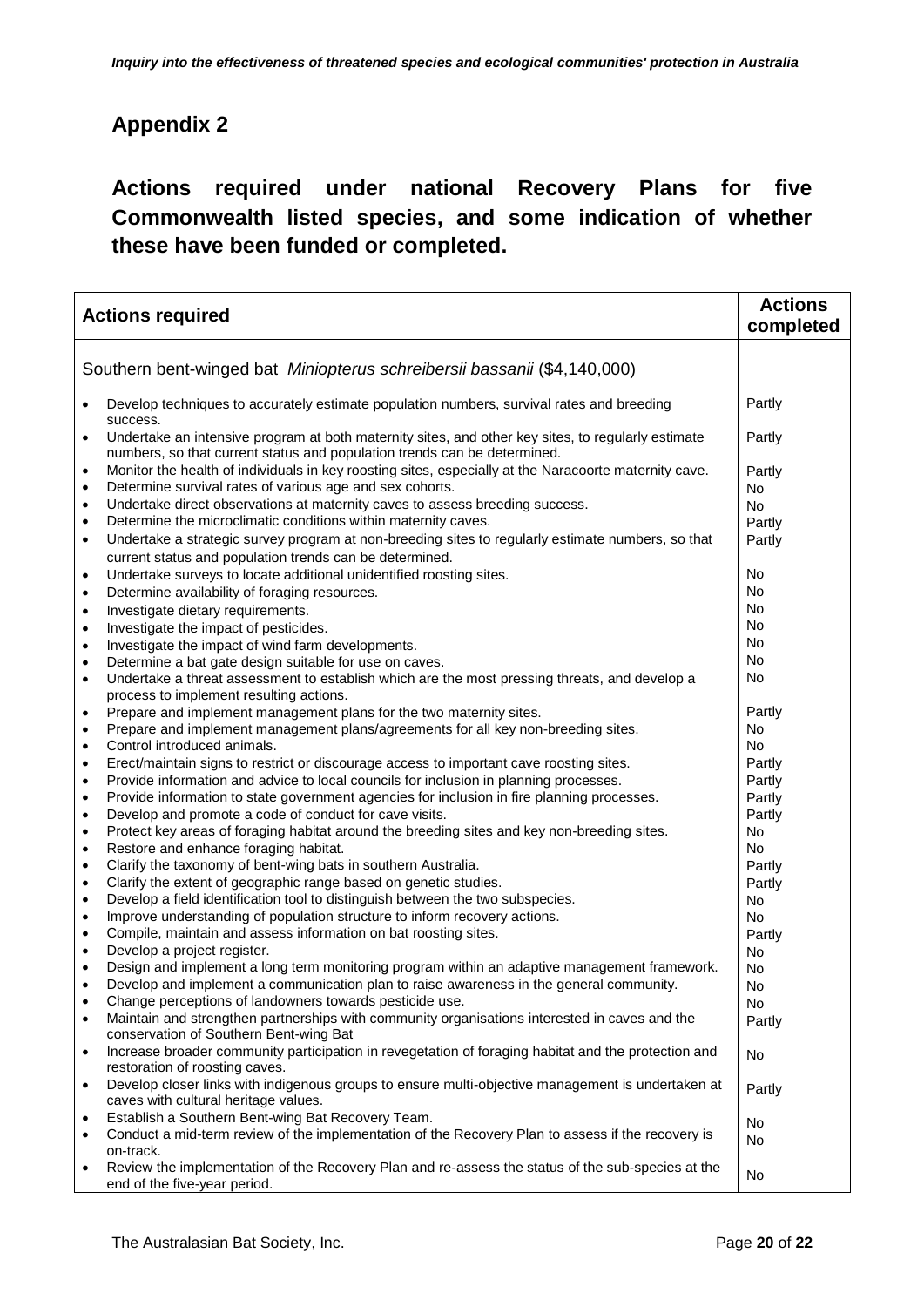| Bare-rumped sheath-tailed bat Saccolaimus saccolaimus nudicluniatus (\$259,000) |                                                                                                                                                                                                                                           |                                      |
|---------------------------------------------------------------------------------|-------------------------------------------------------------------------------------------------------------------------------------------------------------------------------------------------------------------------------------------|--------------------------------------|
| $\bullet$<br>$\bullet$                                                          | Obtain voucher echolocation calls from individuals confirmed to be the bare-rumped sheathtail bat.<br>The echolocation call of the species in Australia is characterised in a format that can be applied in                               | Partly (private)<br>Partly (private) |
| $\bullet$                                                                       | targeted surveys.<br>Review libraries of reference calls of bats collected in the north-eastern Queensland and the Top<br>End of the Northern Territory for the presence of this species.                                                 | No                                   |
| $\bullet$<br>$\bullet$                                                          | Conduct targeted surveys using a range of techniques in the wet season.<br>Increase public and landholder awareness of the species through the production and distribution of                                                             | No<br>No                             |
| $\bullet$<br>$\bullet$                                                          | an information sheet to assist in the location of roosts.<br>Protect all roosts located within and outside conservation reserves.<br>On availability, supply researchers, departmental staff and consultants with voucher echolocation    | <b>No</b><br><b>No</b>               |
| $\bullet$<br>$\bullet$                                                          | calls.<br>Determine the roosting requirements during both the non-breeding and breeding seasons.<br>Identify the diet in the dry and wet seasons.                                                                                         | No<br><b>No</b>                      |
| $\bullet$<br>$\bullet$                                                          | Establish sites for bi-annual monitoring to document the seasonality of occurrence of the species.<br>Conduct a genetic study investigating the taxonomic status of populations in northeastern<br>Queensland and the Northern Territory. | <b>No</b><br>Partly (current)        |
| $\bullet$                                                                       | Conduct a genetic study comparing the taxonomic status of Australian populations with those from<br>New Guinea, Timor and elsewhere within the species' distribution.                                                                     | Partly (current)                     |
|                                                                                 | Semon's leaf-nosed bat Hipposideros semoni (\$994,000*)                                                                                                                                                                                   |                                      |
| $\bullet$                                                                       | *shared with R. philippinensis<br>Undertake review of information and targeted surveys for species.                                                                                                                                       | No                                   |
| $\bullet$                                                                       | Identify natural cave systems that require survey.                                                                                                                                                                                        | No.                                  |
| $\bullet$                                                                       | Locate and map abandoned mines that require survey.                                                                                                                                                                                       | <b>No</b>                            |
|                                                                                 | Locate other roost structures that require survey.                                                                                                                                                                                        | <b>No</b>                            |
| $\bullet$<br>$\bullet$                                                          | Undertake field surveys to assess possible roost/ maternity sites.                                                                                                                                                                        | <b>No</b>                            |
|                                                                                 | Identify dietary requirements and other ecological factors.                                                                                                                                                                               | <b>No</b>                            |
| $\bullet$                                                                       | Analyse survey data and other information.                                                                                                                                                                                                | Partly?                              |
| $\bullet$                                                                       |                                                                                                                                                                                                                                           |                                      |
| $\bullet$                                                                       | Prioritise sites for on-ground conservation management work.                                                                                                                                                                              | No                                   |
| $\bullet$                                                                       | Install bat gates and carry out other management as required to protect sites in collaboration with<br>relevant stakeholders.                                                                                                             | <b>No</b>                            |
| $\bullet$<br>$\bullet$                                                          | Undertake follow-up monitoring work at sites where management strategies have been instigated.<br>Provide information through local radio and newspaper media to advise progress and to increase<br>awareness.                            | <b>No</b>                            |
| $\bullet$                                                                       | Hold recovery team meetings every two years, and less formal communication on a more regular<br>basis.                                                                                                                                    | No<br><b>No</b>                      |
| $\bullet$                                                                       | Encourage and assist other community groups to join the recovery team.                                                                                                                                                                    | No                                   |
|                                                                                 | Greater large-eared horseshoe bat Rhinolophus philippinensis (\$994,000*)<br>*shared with H. semoni                                                                                                                                       |                                      |
| $\bullet$                                                                       | Undertake review of information and targeted surveys for species.                                                                                                                                                                         | No                                   |
| $\bullet$                                                                       | Identify natural cave systems that require survey.                                                                                                                                                                                        | No.                                  |
| $\bullet$                                                                       | Locate and map abandoned mines that require survey.                                                                                                                                                                                       | No.                                  |
| $\bullet$                                                                       | Locate other roost structures that require survey.                                                                                                                                                                                        | No.                                  |
| $\bullet$                                                                       | Undertake field surveys to assess possible roost/ maternity sites.                                                                                                                                                                        | No.                                  |
| ٠                                                                               | Identify dietary requirements and other ecological factors.                                                                                                                                                                               | No                                   |
| $\bullet$                                                                       | Analyse survey data and other information.                                                                                                                                                                                                | Partly?                              |
| $\bullet$                                                                       | Prioritise sites for on-ground conservation management work.                                                                                                                                                                              | No                                   |
| $\bullet$                                                                       | Install bat gates and carry out other management as required to protect sites in collaboration with<br>relevant stakeholders.                                                                                                             | No                                   |
| $\bullet$                                                                       | Undertake follow-up monitoring work at sites where management strategies have been instigated.                                                                                                                                            | <b>No</b>                            |
| $\bullet$                                                                       | Provide information through local radio and newspaper media to advise progress and to increase<br>awareness.                                                                                                                              | <b>No</b>                            |
| $\bullet$                                                                       | Hold recovery team meetings every two years, and less formal communication on a more regular<br>basis.                                                                                                                                    | No                                   |
| $\bullet$                                                                       | Encourage and assist other community groups to join the recovery team.                                                                                                                                                                    | No                                   |

*Continued over ...*